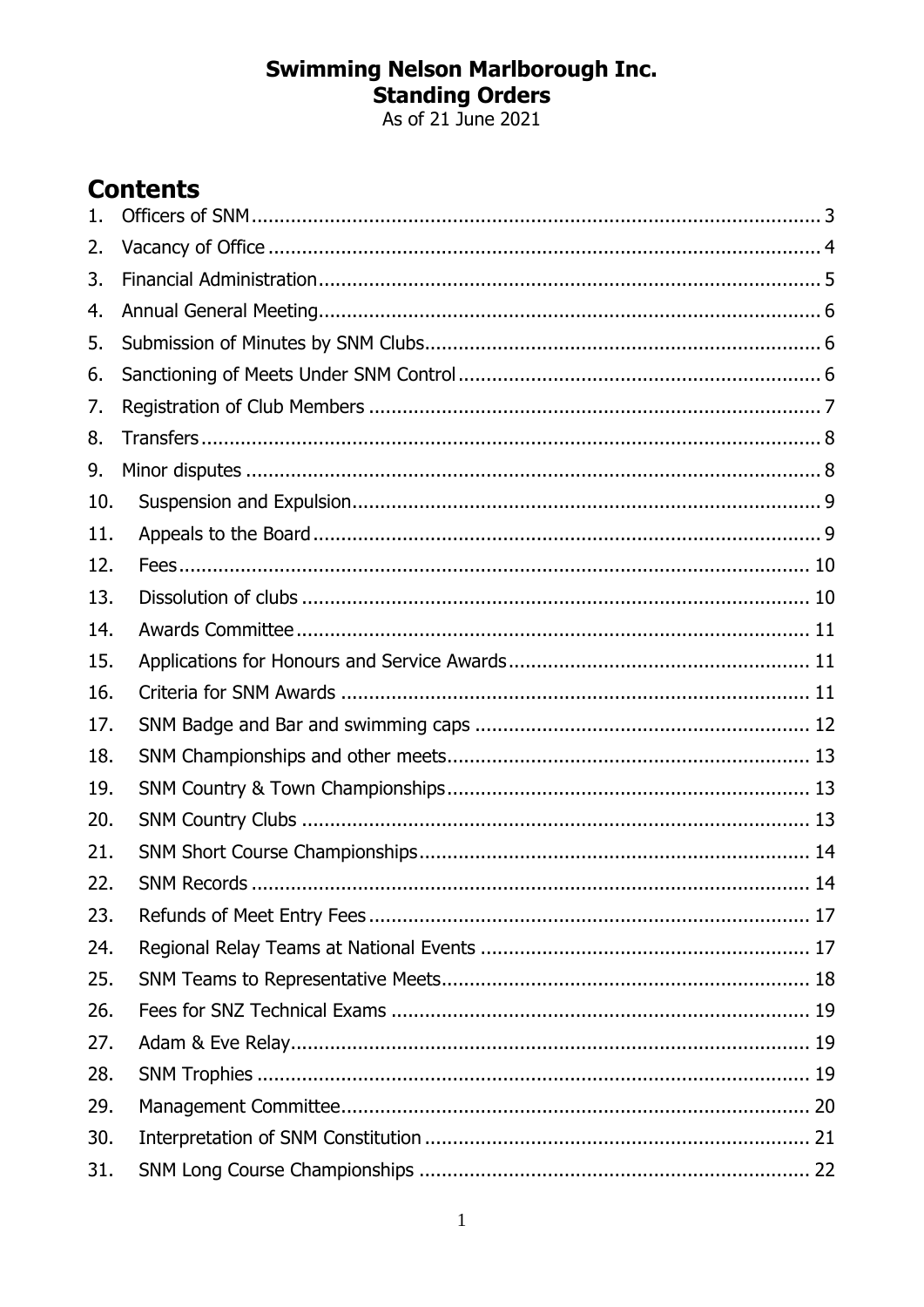As of 21 June 2021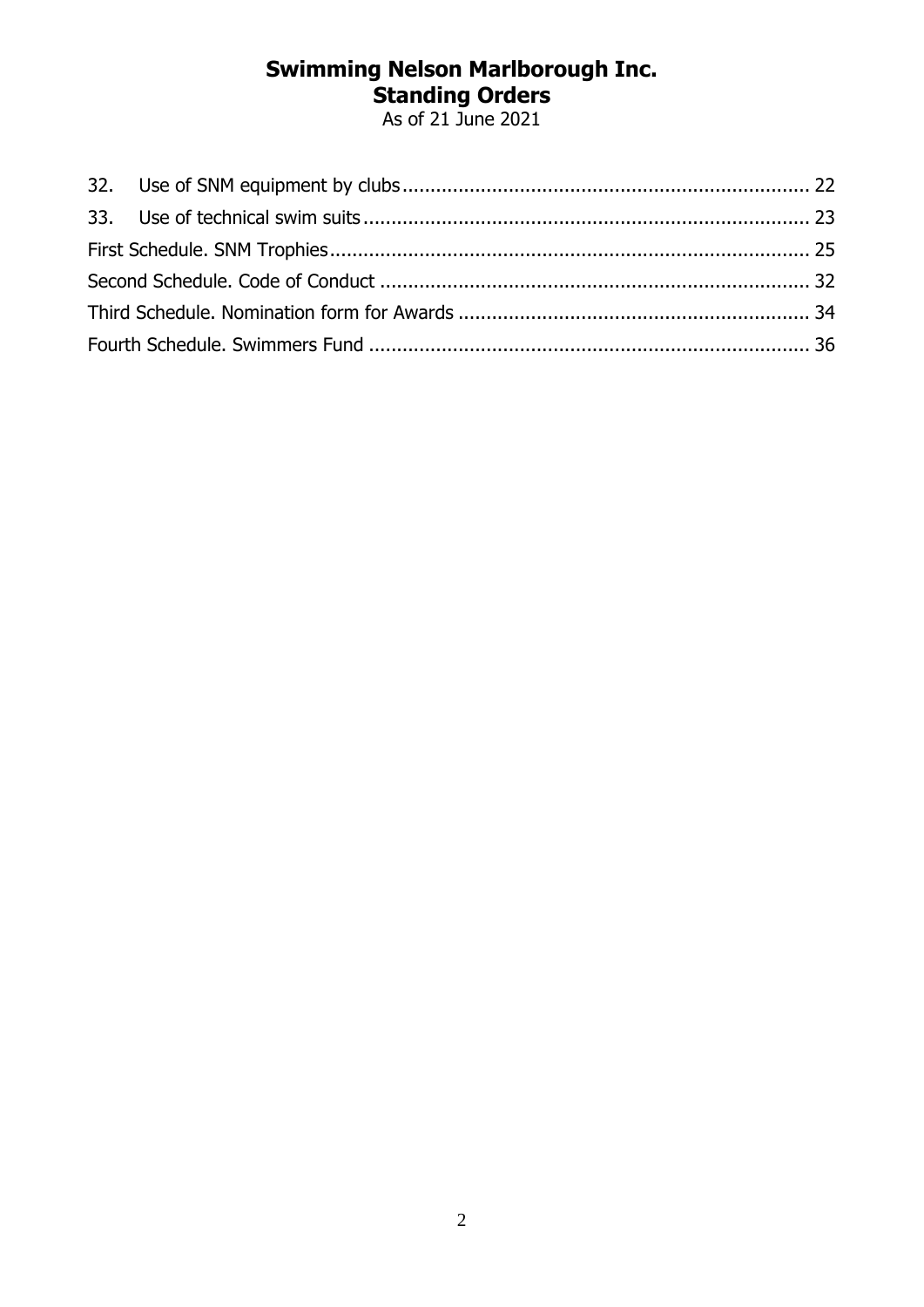As of 21 June 2021

# <span id="page-2-0"></span>**1. Officers of SNM**

#### **1.1 General provisions**

The Board may at its discretion appoint a Convenor of Officials, Technical Committee, Event Organiser, Publicity Officer, Funding Coordinator, Secretary, Treasurer and Regional Registrar.

- 1. Duties and functions of these positions are as described below except as varied by decisions of the Board duly recorded in meeting minutes.
- 2. Such officers need not be members of the Board or members of any Member Club, and may be paid or unpaid as the Board shall determine and, if not a member of the Board, shall have no voting rights at Board meetings.
- 3. The Board may re-name or combine any of the above roles and these rules shall be interpreted as if the rules referred to the name of the officer as used by the Board.
- 4. Such officers shall serve at the pleasure of the Board and may be dismissed by the Board as the Board sees fit.

#### **1.2 Chair of SNM**

- 1. Acts as leader of SNM
- 2. Chairs Board, General and Special General meetings of SNM
- 3. Attends as delegate or observer at the Swimming New Zealand AGM and forums
- 4. Preserves the integrity of the Constitution and Standing Orders of SNM

#### **1.3 Convenor of Officials**

- 1. Chairs meetings of the Technical Committee
- 2. Ensures Technical Committee meets regularly
- 3. Ensures tasks allocated to members of the Technical Committee are completed
- 4. Reports to the Board of SNM on the business of Technical Committee meetings

#### **1.4 Technical Committee**

- 1. Approves officials for all SNM meets and events
- 2. Makes recommendations to the Board for Meet Directors at SNM meets and events
- 3. Recruits, trains and certifies SNM Technical Officials
- 4. Establishes and maintains procedures for SNM Technical qualification exams
- 5. Maintains a record of SNM Technical Officials, their qualifications and their attendance at meets
- 6. Ensures compliance with all FINA, SNZ and SNM rules at SNM-sanctioned meets and advises the Board on any matters of interpretation of these rules that arise from time to time.

#### **1.5 Event Organiser (one for each SNM meet or event)**

1. Organises and coordinates all aspects of the meet or event, including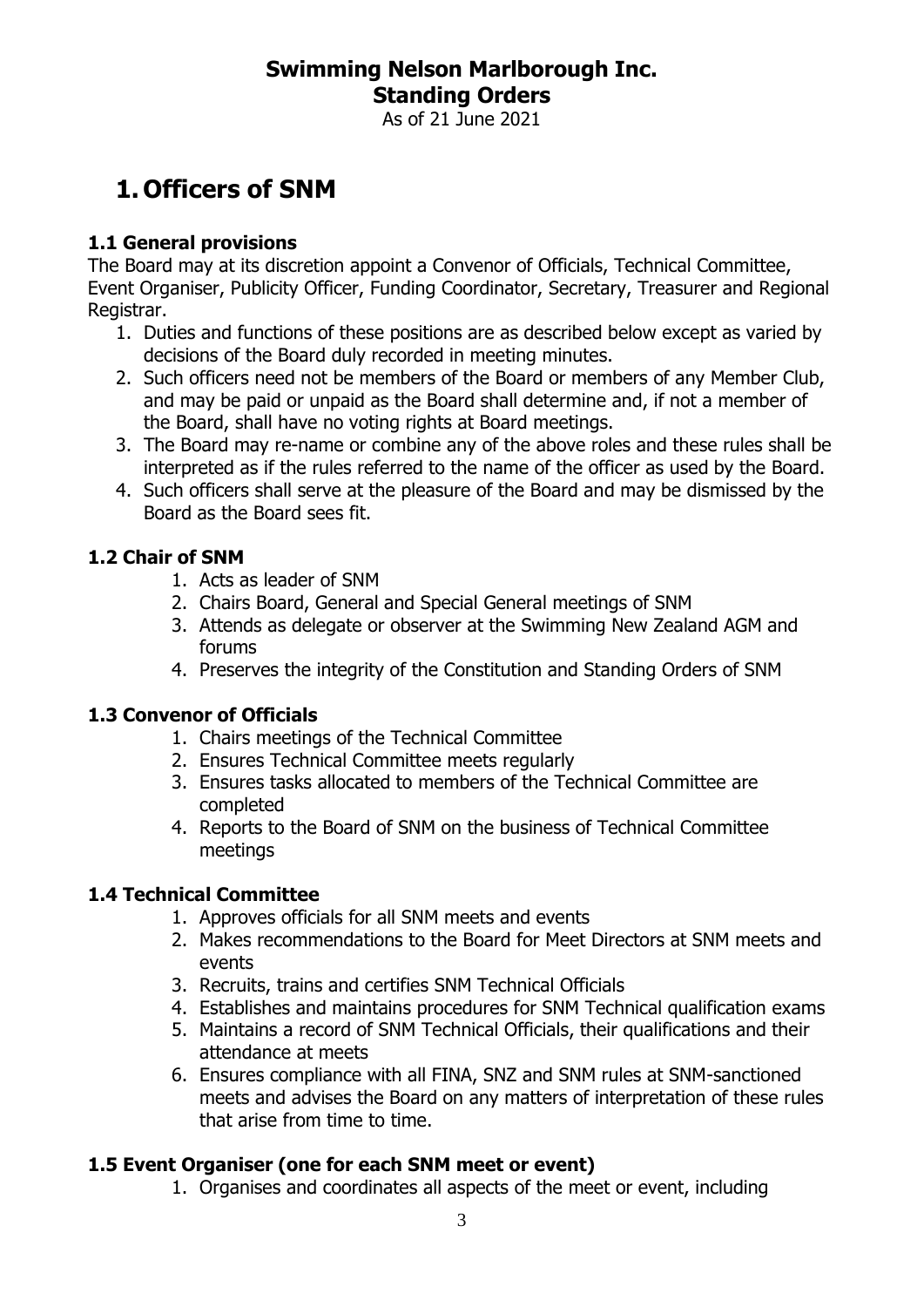As of 21 June 2021

- a. pool booking and preparation
- b. hospitality and catering
- c. presentation of awards

#### **1.6 Publicity Officer**

- 1. Establishes and maintains working relationship with local media (radio, print, TV)
- 2. Provides information about upcoming events to the media
- 3. Provides results of swimming events to the media
- 4. Maintains the SNM website
- 5. Seeks opportunities to publicise SNM events

#### **1.7 Funding Coordinator**

- 1. Seeks out avenues of funding for SNM
- 2. Uses annual plans and budgets to apply for funding
- 3. Obtains, completes and submits funding applications on behalf of SNM
- 4. Liaises with the Secretary and Board of SNM on funding possibilities and seeks permission of SNM prior to submitting funding applications
- 5. Reports to the Board on the success or otherwise of funding applications

#### 1.8 **Secretary**

- 1. Maintains Board minutes and correspondence
- 2. Serves as the primary point of contact with Swimming NZ, SNM clubs and swimmers, other regions and other organisations.

#### **1.9 Treasurer**

- 1. Makes payments and collects amounts due on behalf of SNM
- 2. Monitors SNM's financial affairs and report to the Board as requested

#### **1.10 Registrar**

- 1. Maintains the SNM database of swimmers' times and SNM records,
- 2. Assists clubs to register all swimmers and other members on SNZ database,
- 3. Assists with the administration of swimming meets including the SNM Championships
- 4. Provides results from SNM-sanctioned swim meets to the SNZ database
- 5. Submits entries of SNM-affiliated swimmers including relays to national and South Island events

## <span id="page-3-0"></span>**2. Vacancy of Office**

- 1. Any office shall be deemed to be vacant from when the Secretary or Chair receives notice of resignation from the incumbent or from when the position is declared vacant by the Board.
- 2. In the event of a vacancy arising on the Board:
	- (a) The Secretary shall advertise the vacancy to the clubs, seeking nominees from the clubs and giving not less than 28 days for the clubs to respond: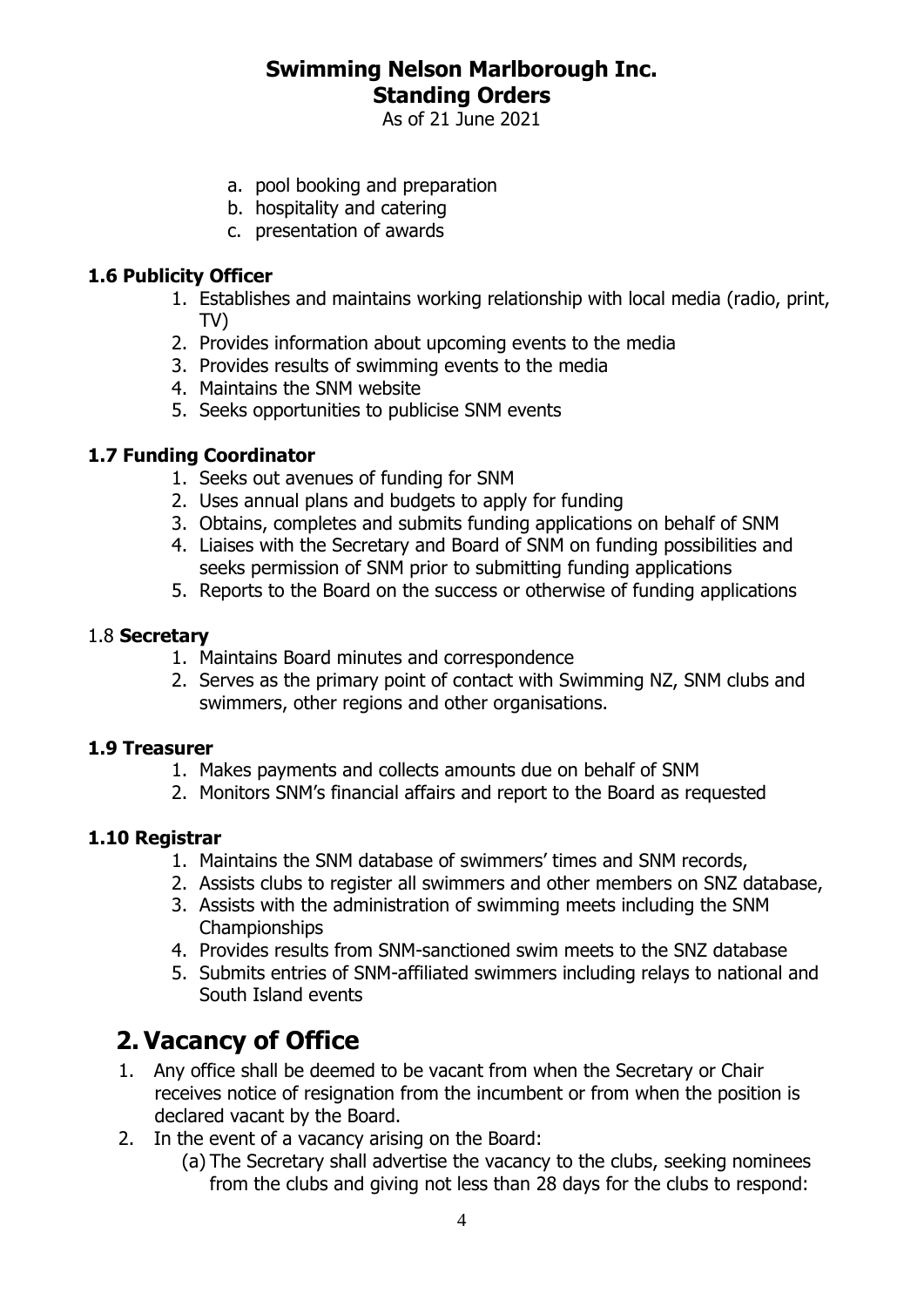As of 21 June 2021

- (b) At the first Board meeting after the close of nominations, the Board may appoint one of the nominees received or another person who has made them self, available, in accordance with the SNM Constitution.
- (c) The Board is not required to fill any vacancy, provided that the Board is able to achieve a quorum while the vacancy exists.
- 3. In the event of any other SNM Office becoming vacant:
	- (a) The Secretary shall advertise the vacancy (with accompanying description) to the clubs, seeking nominees from the clubs and giving not less than 28 days for the clubs to respond;
	- (b) At the first Board meeting held after the close of nominations, the Board may appoint an officer from the list of nominations received or from other persons having made themselves available;
	- (c) The Board is not required to fill any vacancy of SNM office.
- 4. The Board may temporarily appoint any person, able to be appointed under the SNM Constitution, to fulfil the duties of any vacant office until such time as the vacancies have been advertised and nominations received.

# <span id="page-4-0"></span>**3. Financial Administration**

- 1. The Board shall be responsible for the control and investment of all funds of SNM and the proper administration of all other property of SNM.
- 2. The Board shall approve an annual budget for presentation to the AGM. The budget shall clearly identify the proposed financial expenditure on administration and development programmes for the upcoming financial year
- 3. All monies received by SNM shall be placed to the credit of SNM in the bank or banks approved by SNM and all disbursements of SNM funds shall be made by cheque, signed, or by internet banking authorised, by two persons designated by the Board.
- 4. No expenditure not provided for in the budget shall be paid out from any account of SNM except pursuant to a resolution duly recorded in the minutes.
- 5. The Board may establish a Finance Committee consisting of the Treasurer and at least two other members of the Board and/or Management Committee.
	- a. The Finance Committee may approve payment of invoices up to \$5000 each for expenses that have been previously authorised by a resolution of the Board or Management Committee.
	- b. Any payments approved by the Finance Committee must be reported to the next meeting of the Management Committee and recorded in the minutes.
- 6. The financial year of SNM shall be the 12-month period commencing 1 May in any given year and ending 30 April the following year. Notwithstanding this, and except as provided elsewhere in these Standing Orders or the SNM Constitution, all nonfinancial reporting for the annual report shall be for the 12 months ending 30 June, in order to align with the New Zealand swimming year.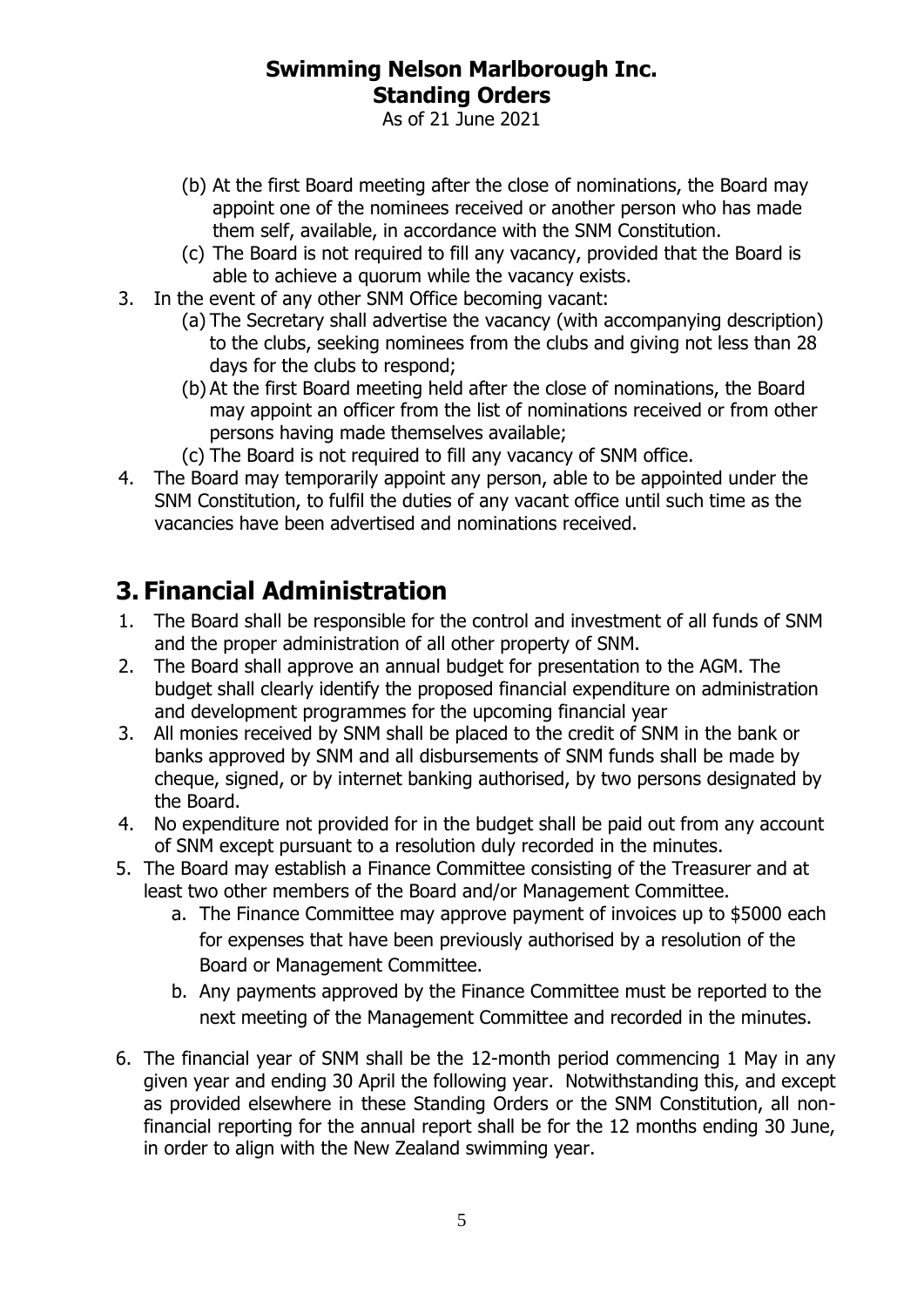As of 21 June 2021

# <span id="page-5-0"></span>**4. Annual General Meeting**

- 1. The order of business at the Annual General Meeting shall include:-
	- (a) Roll call of Delegates and notice of voting rights
	- (b) Apologies for absence
	- (c) Confirmation of the Minutes of preceding AGM and Matters Arising.
	- (d) Tabling of Annual Reports and Balance Sheets from Clubs.

(e) Consideration of SNM Annual Report, Statement of Accounts and Financial Report, and Proposed Budget

- (f) Election of Board members.
- (g) Consideration of motions of which notice has been given.
- (h) Announcement of Service & Honours Awards
- (i) General Business.
- 2. The order in which business is taken may be varied by the Chairperson for any reason s/he deems fit.
- 3. The Board shall immediately after the Annual General Meeting of SNM furnish to SNZ the required number of copies of the SNM Annual Report and its duly audited Balance Sheet.
- 4. A copy of the SNM Annual Report and its duly audited Balance Sheet shall be forwarded to the Registrar of Incorporated Societies within one week of the conclusion of the AGM.

# <span id="page-5-1"></span>**5. Submission of Minutes by SNM Clubs**

1. All clubs affiliated to SNZ through Swimming Nelson Marlborough Inc. are required to send a copy of their minutes of all meetings to the SNM Secretary either via mail or email. Draft minutes must be completed and submitted within one month. Draft copy of the meetings to which they refer.

# <span id="page-5-2"></span>**6. Sanctioning of Meets Under SNM Control**

- 1. SNM shall, after consultation with clubs and coaches, approve a calendar of sanctioned swim competitions to be hosted by SNM or clubs within the SNM region.
	- a. The calendar for meets to be held during the months July to December should normally be approved and announced by 30 April of the same year.
	- b. The calendar for meets to be held during the months January to June should normally be approved and announced by October of the year prior.
- 2. In order to ensure the standard and quality of swim meets within SNM, clubs wishing to host a competition must apply for and receive sanction from SNM as the controlling body of swimming in the region. Times swum at meets where sanction has not been received prior to competition will not be recognised.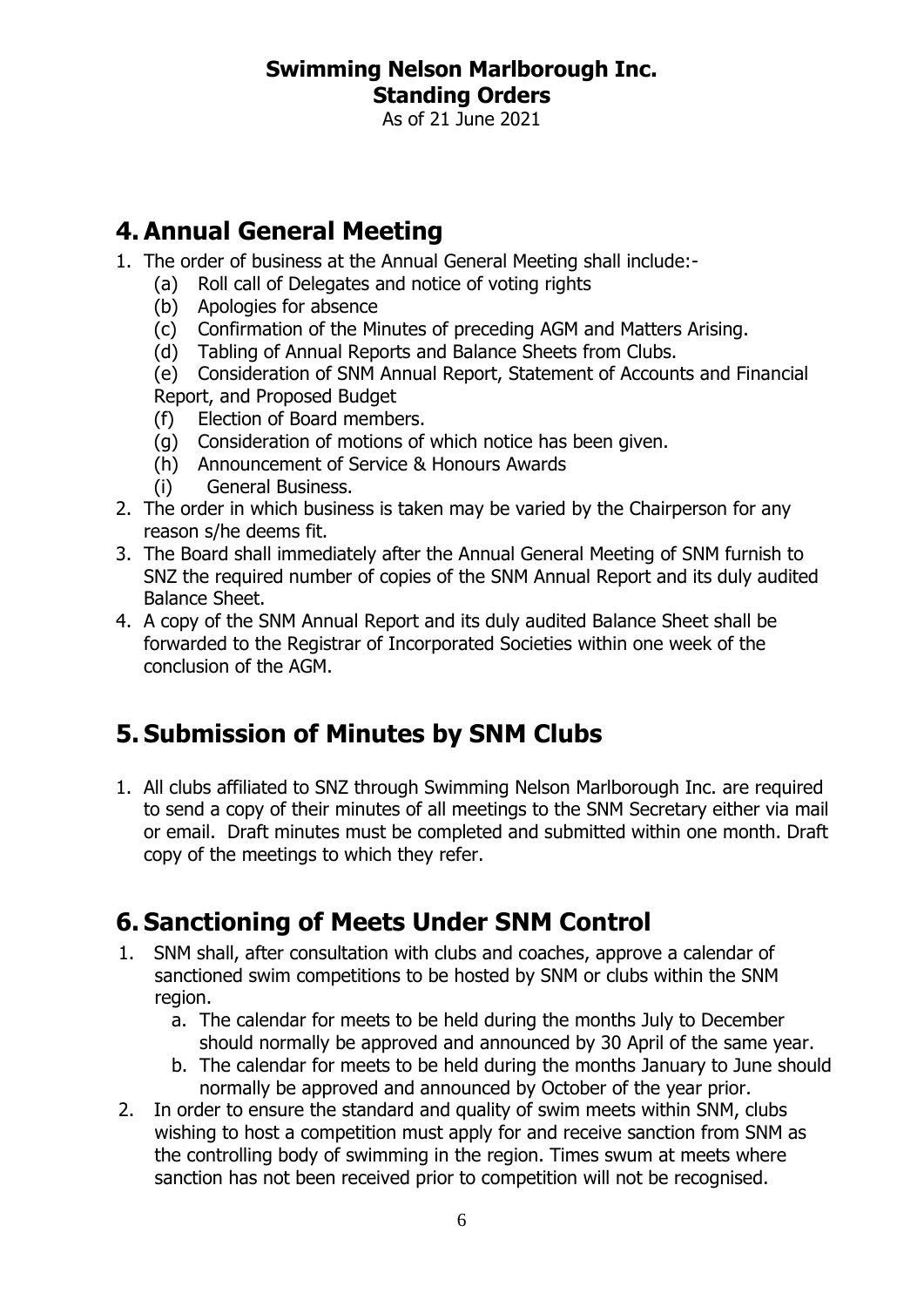As of 21 June 2021

- 3. Any additions or changes to the calendar after it has been approved by SNM should follow these procedures:
	- a. The club proposing an addition or change notifies the SNM Registrar of the proposed date and format of the additional meet, or details of proposed changes to an existing meet.
	- b. The Registrar notifies SNM clubs and coaches of the proposal and invites them to comment, allowing at least 7 days for comment.
	- c. The Management Committee (or Board, if there is insufficient time for the Management Committee to meet) considers any comments from clubs and coaches and decides whether to adopt the proposed change to the calendar. d. SNM then advises clubs and coaches of the outcome.
- 4. Sanction must normally be sought at least 28 days prior to the date of competition.
- 5. SNM may, at its own discretion, impose such conditions as are appropriate to the level of competition and to ensure SNZ and SNM rules are adhered to.
- 6. SNM may waive the requirement for consultation if the change to the calendar is minor (e.g. a correction of a date) and is unlikely to be of concern to any member club.

# <span id="page-6-0"></span>**7. Registration of Club Members**

- 1. Any person that joins a club at any time during the year must be registered to SNM and entered on the SNZ database by the club
- 2. Any swimmer that competes in inter-club, regional, national or international competitions shall be registered as a competitive swimmer (SNZ Rule 31)
- 3. An inter-club competition is defined by SNM as "… a swimming carnival or competition at which members of clubs in addition to members of the promoting club compete; or any carnival or competition organised by SNM, or by any person or body under SNM permit at which members of more than one club compete."
- 4. Any other swimmer shall be registered as club-only;
- 5. At Inter-Club and Regional competitions, unregistered swimmers may compete against registered swimmers in a relay race, but in no other race. Such competitions may include races up to 50m, but no others, in which unregistered swimmers may compete against each other.
- 6. Any official, coach or administrator belonging to a club shall be registered accordingly and pay the administrator levy;
- 7. A person shall be considered registered when their club has advised the Registrar or Treasurer) of SNM of the members desire to register; that club shall then be liable to payment of the relevant level of subscription and any other levy imposed by SNM or SNZ within thirty days;
- 8. Registration shall continue until the member resigns or is expelled in accordance with the rules of SNM and/or SNZ;
- 9. Any person who is or has been a member of an affiliated club wishes to join any other club must have their transfer endorsed by their former club, the club they wish to transfer to and finally by SNM before they can become members of the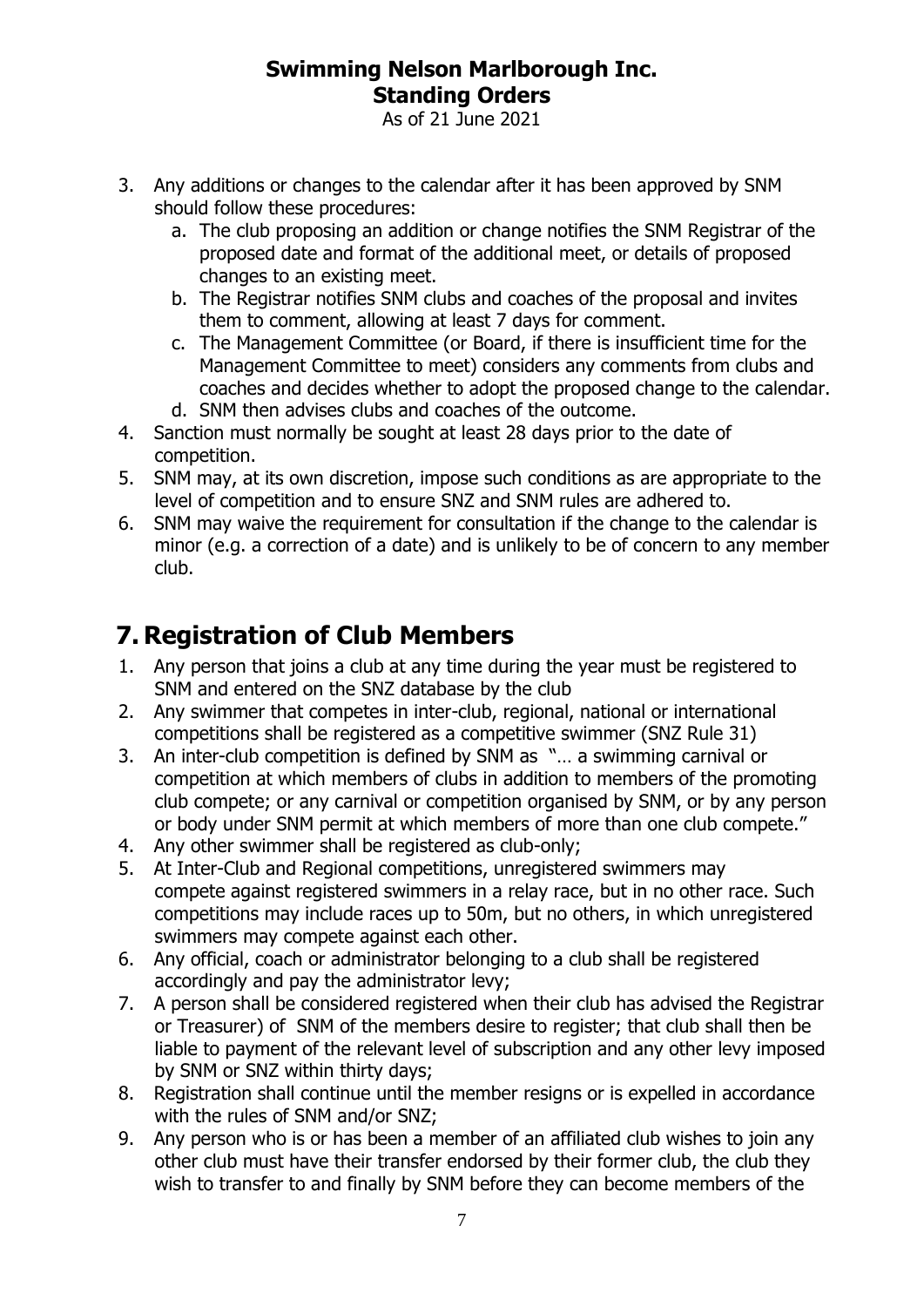As of 21 June 2021

new club. If they are already registered with SNM then no further subscription shall be payable to SNM.

# <span id="page-7-0"></span>**8. Transfers**

- 1. Transfers of members between Clubs and Regional Associations shall be subject to these Standing Orders and the provisions of SNZ rules governing transfers.
- 2. Applications for transfer shall be forwarded to the Registrar by the club of the member wishing to transfer. The Registrar shall have the authority to approve the transfer if the applicant has met all provisions for transfer that SNM and/or SNZ may from time to time impose.
- 3. If any application for transfer does not meet the requirements for transfer it shall be referred to the Board, who shall have the authority to endorse or refuse such application.

# <span id="page-7-1"></span>**9. Minor disputes**

- 1. Where a dispute arises between any member(s) or club(s), the Board encourages a commonsense resolution. The procedure for complaints is as follows:
	- a) A person with a concern or complaint shall bring the incident to the attention of the member(s) or club(s) manager concerned, for them to address at the time the incident occurred. If they do not address this satisfactorily then the complainant should inform the meet director. If they do not address it satisfactorily then provide the details to SNM including names of all parties involved and any witnesses. These details will be confidential to those parties involved.
	- b) All Board members shall refrain from commenting on or expressing an opinion on the merits of a complaint unless and until such time as the matter comes before the Board for a determination. This also applies to situations that may give rise to a complaint. Any Board member who has commented on an incident that has led to a complaint, or who has a conflict of interest or the appearance of a conflict of interest for whatever reason, shall excuse themselves from any further part of proceedings concerning the complaint.
	- c) The Board will acknowledge the complaint and determine whether the matter requires a SNM Board member to investigate. If a Board member is appointed to investigate, they may enquire with the parties separately or arrange a meeting between parties. If the matter involves a coach then the Board member is to also notify the coach's employer the details of the complaint.
	- d) Any party to a complaint is able to have a support person attend any meeting or any interview conducted by the Board member. Notes will be taken at the meeting or interview and confirmed by those present that they reflect the topics discussed and any agreed outcomes. If agreement is not reached between parties, the findings of the investigation and/or notes of meetings will be discussed in confidence at a Board meeting. The findings of the Board will be sent in writing to all parties.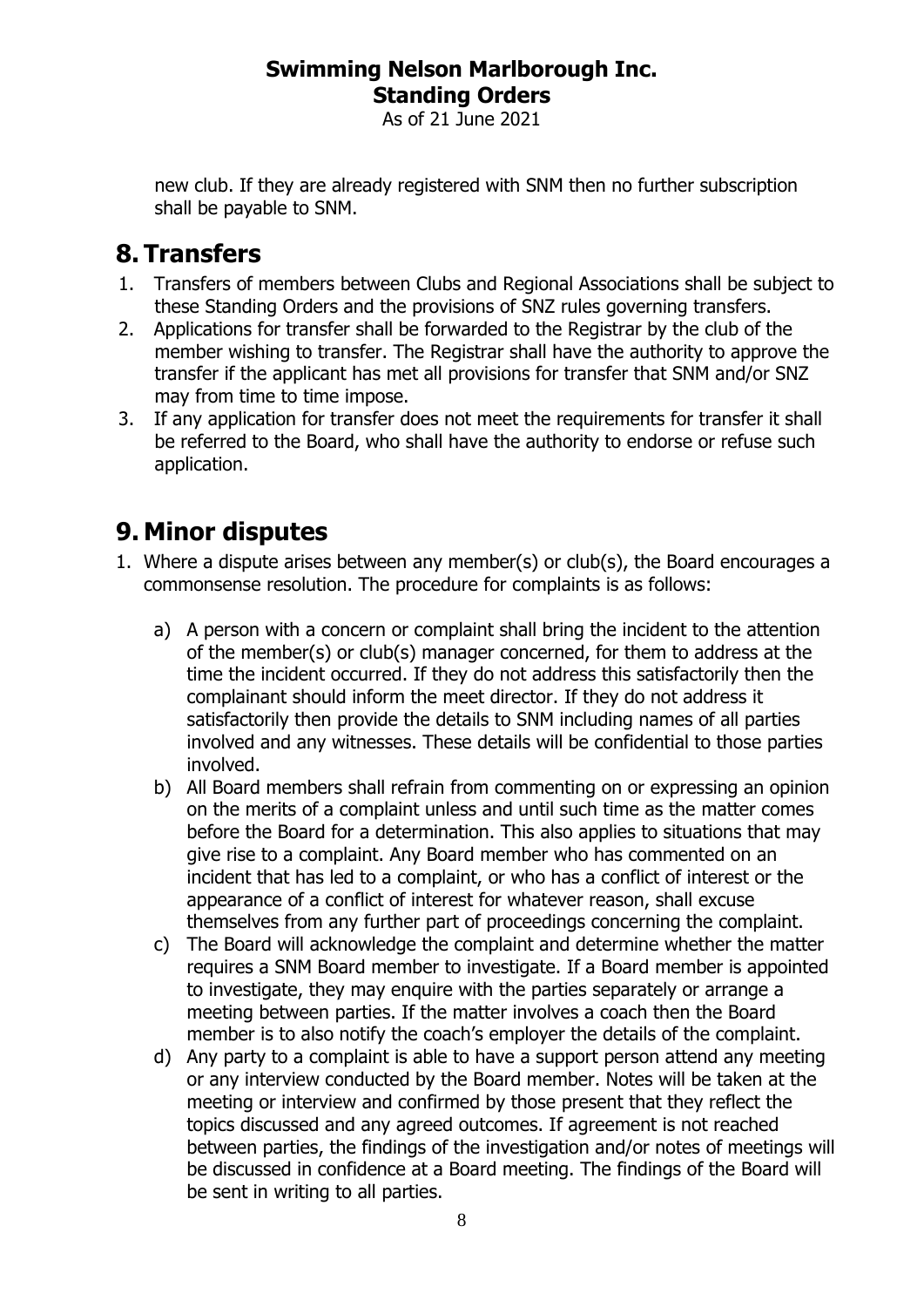As of 21 June 2021

- e) If any party is dissatisfied with the Board's decision they shall have the right to refer the matter to mediation by a mediator appointed by the Australian and New Zealand Sports Law Association Inc. The party referring the matter to mediation shall bear the costs of mediation and other costs shall lie where they fall, unless the mediator decides otherwise.
- f) If the dispute is not resolved at mediation then any party may appeal to the Sports Tribunal of New Zealand. Decisions and awards by the Tribunal shall be final and binding on all parties.

# <span id="page-8-0"></span>**10. Suspension and Expulsion**

- 1. A Member or a Club who does any act, or omits to do any act, which brings the sport of swimming into disrepute, or who violates any rule or bylaw of FINA, SNZ, SNM or his Club shall render such Member and/or Club liable to be fined, suspended or expelled by the Board.
- 2. If any Member or Club is fined, suspended or expelled by the Board of SNM, the Member or Club shall have a right of appeal as set out in Rule 32 and the rules of SNZ.
- 3. Any Member or Club who is fined shall be suspended if the fine is not paid in full within 28 days of the fine being imposed pursuant to rule 29 herein without the right to prior notification, defence or appeal. Suspension under this clause shall be lifted as soon as the fine is paid in full.
- 4. Any member or Club who is suspended or expelled shall forfeit all membership privileges and shall not be liable for a refund, either in full or any part, of any fees, levies or subscriptions and shall not be relieved of any debt owing to SNM.
- 5. During any period of suspension of any Club, swimmers who remain Members of that Club will be ineligible to compete in events conducted under the rules of SNZ.
- 6. During all deliberations on disciplinary matters the Board shall at all times observe the principles of natural justice.
- 7. Notice of a proposal to fine, suspend or expel a Club or member shall be given in writing to the Club or member setting forth explicitly the charge preferred and notifying the time and place of hearing.
- 8. Notice of fine, suspension or expulsion shall at once be given in writing by the Secretary to the Club or Member and the Secretary shall, at the same time, notify SNZ in writing of any decision to suspend or expel any Member or Club.
- 9. A suspended Club or Member may appeal in accordance with Rule 32.
- 10. Subject to the provisions of Rule 13 and the Rules of SNZ a Member of a suspended Club may with the permission of SNM apply to any other Club for membership.

# <span id="page-8-1"></span>**11. Appeals to the Board**

1. Any Member or Club shall be entitled to appeal to the Board against any decision of any Club which involves suspension, expulsion, imposition of a penalty, or in some other way materially and/or detrimentally affects a Member or a Club.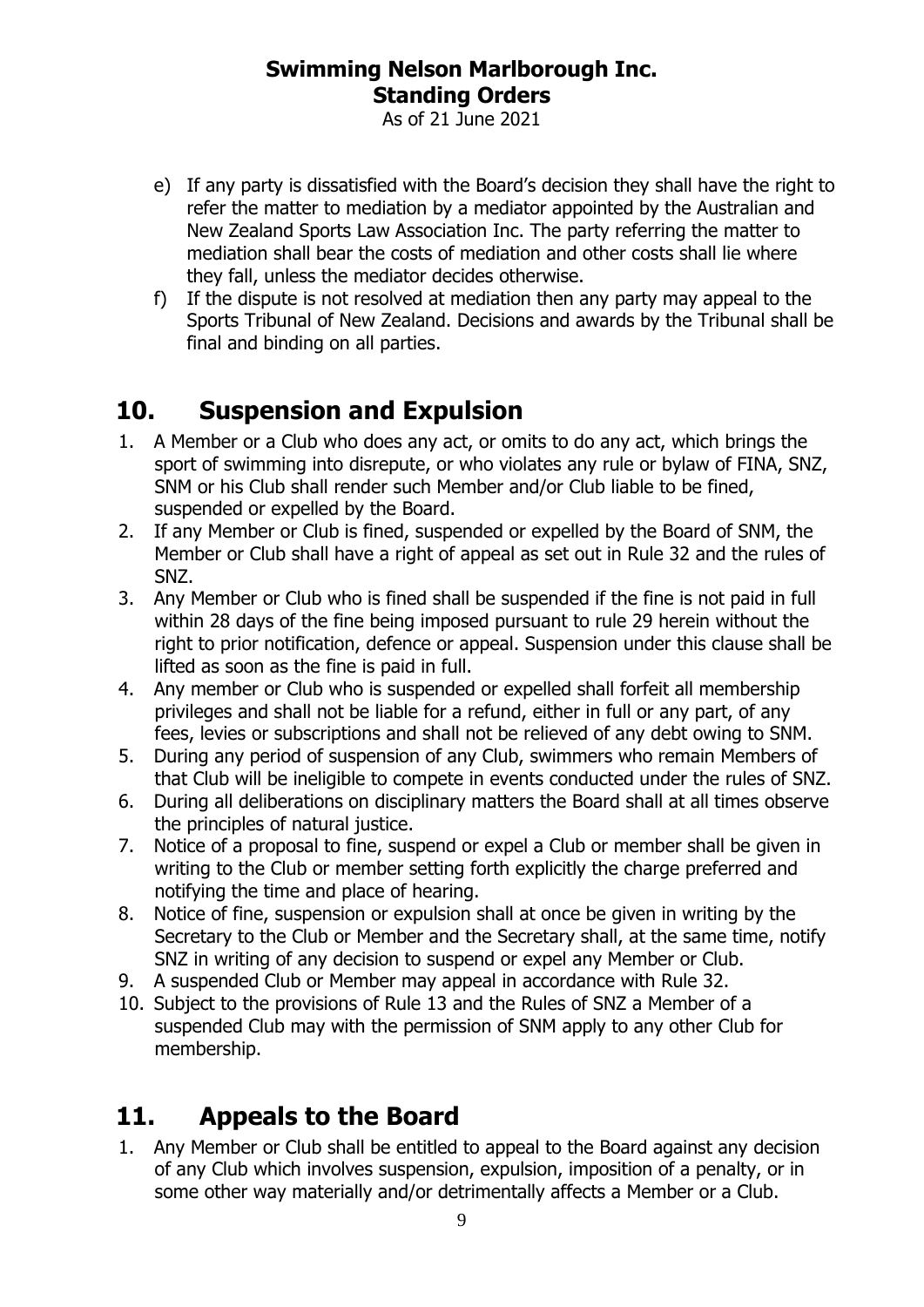As of 21 June 2021

- 2. To be entitled to appeal the appellant shall within 28 days of the date of the decision the appellant wishes to appeal against, give notice in writing to the Secretary of:
	- (a) the details of the decision appealed against
	- (b) the date of that decision and the person or body who made it
	- (c) the grounds of the appellant's appeal

and shall lodge with the Secretary any applicable appeal fee as may be prescribed by the Board from time to time.

- 3. The Secretary shall within seven days of receipt refer the notice of appeal to both the Board and the person or body against whose decision the appeal is made.
- 4. The filing of such an appeal to the Board shall operate as a stay of the decision pending the determination of the appeal by the Board.
- 5. The Board shall regulate its own procedures for the adjudication of any appeal including prescribing to the parties its requirements as for evidence and submissions, and the date, time and place of hearing. The Board will at all times observe the principles of natural justice.
- 6. The Board will at the conclusion of the appeal have the unfettered discretion to either in whole or part confirm, amend, overturn or substitute any decisions of its own for that appealed against.
- 7. The parties shall be notified in writing of the decision of the Board as soon as reasonably practicable after that appeal decision is made.
- 8. Any party to a decision of an appeal to the Board shall have the right to appeal further as prescribed by the rules of SNZ.

# <span id="page-9-0"></span>**12. Fees**

- 1. SNM may prescribe levies to be paid by Members of SNM, which shall be in addition to any subscription levy imposed by SNZ
- 2. SNM shall levy clubs an annual equipment levy of \$5 per year for every competitive and club swimmer who is registered at any time during the swimming year, effective starting the 2016-17 swimming year. In the case of a swimmer who transfers to another club during the year, including to or from a club in another region, the levy shall be paid by the first SNM club that registers the swimmer in a given year.

# <span id="page-9-1"></span>**13. Dissolution of clubs**

- 1. In the event of the dissolution of a Club, or in the event of a Club through any other cause ceasing to exist, the funds and property thereof, after the discharge of all its liabilities shall, in the absence of a specific rule to the contrary in the rules of such Club, be handed to SNM to be disposed of as SNM shall determine.
- 2. In no event shall the surplus assets of a Club be divided amongst the members thereof nor shall the members of the Club have any beneficial interest therein.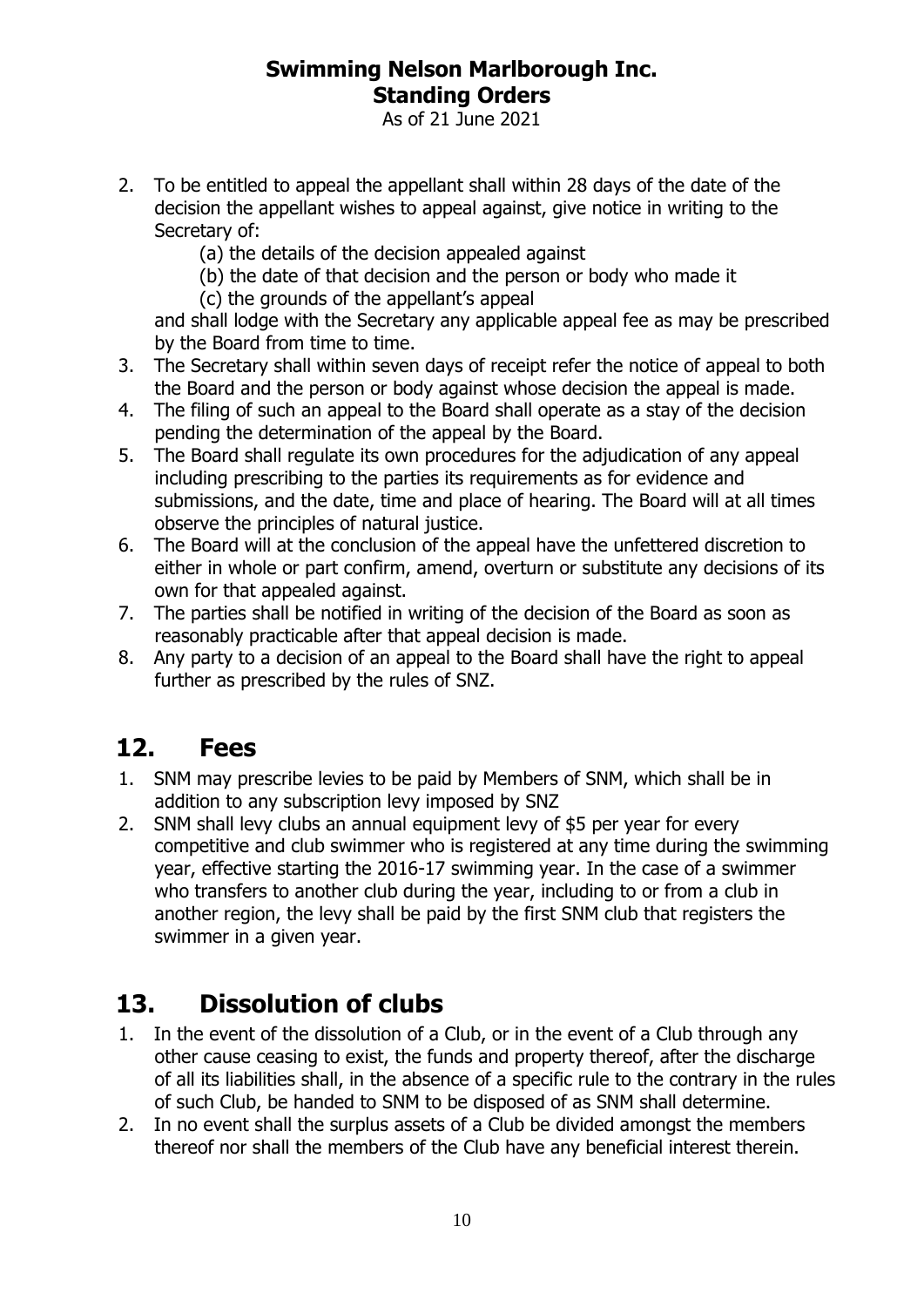As of 21 June 2021

# <span id="page-10-0"></span>**14. Awards Committee**

- 1. There shall be an Awards Committee consisting of the Chairperson of SNM Management Committee and three other members appointed by the Board.
- 2. Members shall be appointed for terms of two years and shall be eligible for reappointment.
- 3. All members shall be a member of a Member Club or a Life Member of SNM.
- 4. The Awards Committee shall meet once in each year during the month of May or June to consider all applications for Life Membership, Honours, Service Awards and/or Recognition Certificates.
- 5. The Committee shall at the same time give consideration to any person who in their opinion has rendered the necessary service to SNM even if such person is not the subject of an application.
- 6. The Committee shall have delegated authority from the Board to grant honours and awards as it sees fit, taking into consideration the criteria established by the Board. They shall report all such Honours and Awards to the next Annual General Meeting and to the Secretary.

# <span id="page-10-1"></span>**15. Applications for Honours and Service Awards**

- 1. Applications for Life Membership, Honours or Service Awards and/or Recognition Certificates must be received by the Awards Committee before the last day in April in any year.
- 2. The Secretary shall in each year remind all Clubs, in writing, of the closing date for such applications shall forward all applications received to the Awards Committee.
- 3. The AGM shall consider all recommendations by the Awards Committee and may grant or refuse the award, the recommendation of the Awards Committee notwithstanding.

# <span id="page-10-2"></span>**16. Criteria for SNM Awards**

- 1. There shall be a SNM Recognition Certificate which may be awarded to any person who in the opinion of SNM has rendered meritorious service to SNM or a club in volunteer positions, e.g. official, committee member, roles on other committees, but does not meet the criteria for an SNM Service Award.
- 2. There shall be a SNM Service Award which may be awarded to any person who in the opinion of SNM has rendered outstanding service to SNM.
- 3. There shall be a SNM Honours Award which may be awarded to holders of the SNM Service Award who in the opinion of SNM have rendered further outstanding service to SNM at least up to the standard under which the Service Award was made.
- 4. SNM may elect to Life Membership or award a Lifetime Service Award to any person who in the opinion of SNM has rendered meritorious service over a long period of time.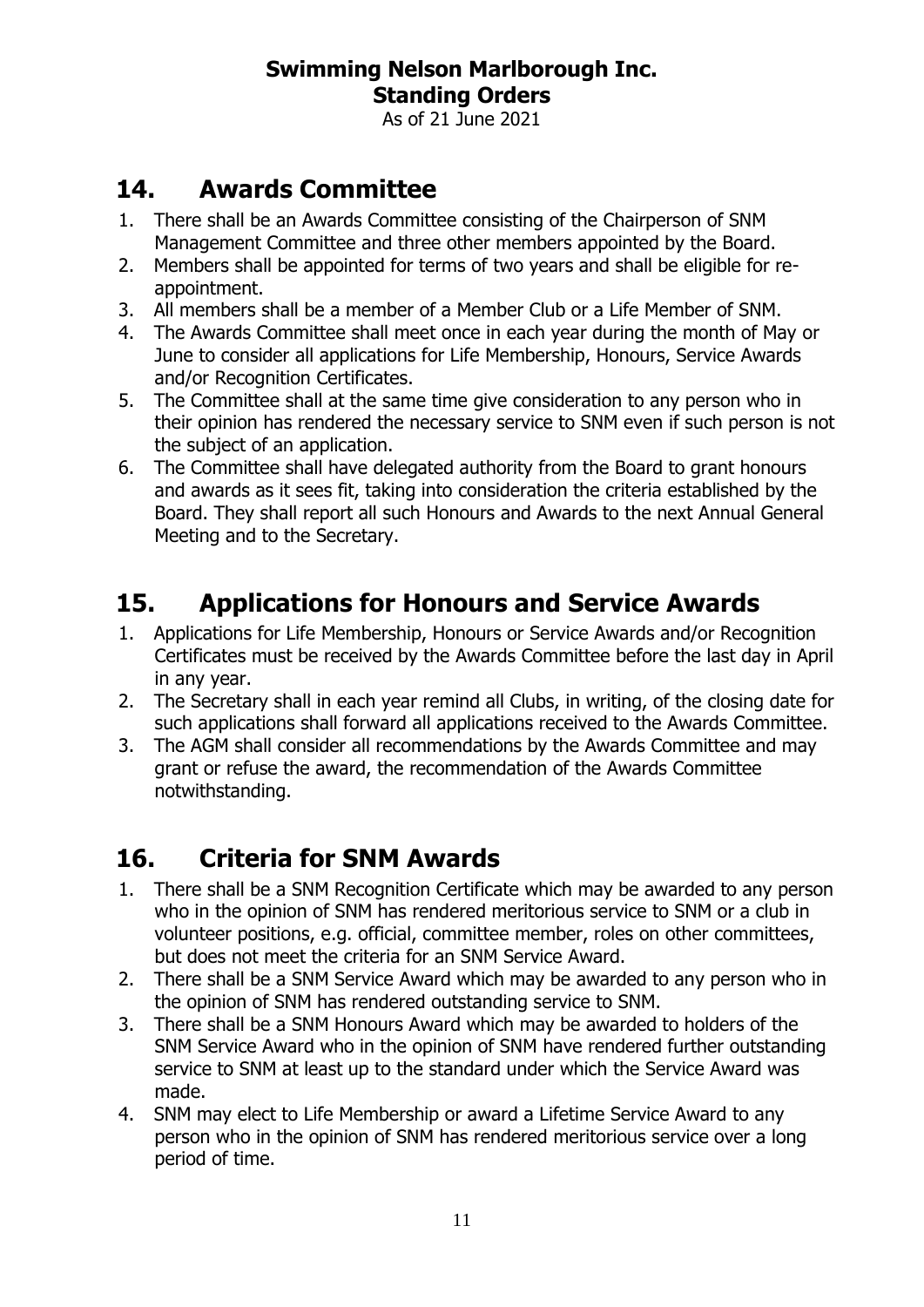As of 21 June 2021

- 5. A candidate for Life Membership may be nominated by SNM or by a Club in writing setting out fully the grounds on which such nomination is made.
- 6. SNM shall pay any subscription or levy due to SNZ on behalf of each Life Member
- 7. A Life Member of SNM shall not, unless otherwise qualified, have the right to vote on matters before SNM, but shall have the right to speak.

# <span id="page-11-0"></span>**17. SNM Badge and Bar and swimming caps**

- 1. The award of the right to wear the SNM Badge and Bar shall be made as of right to:
	- a. Life Members, who shall be presented and entitled to wear a Life Members Badge provided by SNM. The Bar shall have the word "Life".
	- b. Holders of the SNM Honours Award, who shall be presented with a Badge and Bar. The Bar shall have the word "Honours".
	- c. Holders of the SNM Service Award, who shall be presented with a Badge and Bar. The Bar shall have the word "Service".
	- d. The Chairperson of SNM during his or her term of office, shall be entitled to wear a

Badge and Bar with the word "Chairperson" on the Bar. At the completion of their term of office, the Chairperson shall be entitled to wear a Badge and Bar with the words "Past Chairperson".

- 2. Providing the following conditions are met, and by resolution of SNM, SNM registered swimmers shall be awarded and entitled to wear a SNM Representative Badge with the words "Swimming Nelson Marlborough":
	- a. the swimmer qualifies and competes at the New Zealand Age Group, New Zealand Open or New Zealand Short Course swimming championships; OR
	- b. the swimmer qualifies and competes in 5 of the following meets (any combination of these meets including multiple attendance at any single meet shall suffice): NZ National Juniors, South Island Championships, New Zealand Division II; OR
	- c. the swimmer has been awarded a SNM Country and Town Representative Badge, and competes in 4 of the meets listed in Standing Order 17(2)(b).
- 3. Any SNM registered swimmer who qualifies and competes as an SNM representative in the South Island Country and Town Club Championships on 3 occasions shall, by resolution of SNM, be awarded and entitled to wear a Badge. The Badge shall be distinct from the SNM Representative badge.
- 4. A swimmer shall be awarded each badge once only, on the first occasion of the swimmer meeting the relevant Badge eligibility criteria.
- 5. Any SNM registered swimmer entitled to wear a Badge shall be awarded a Bar for each year that the swimmer meets the relevant Badge eligibility criteria (including the first year that the Badge is awarded).
- 6. Any competitor from a club affiliated to SNM who qualifies for and competes at a NZ Age Group, NZ Opens, NZ Short Course, NZ Juniors, NZ Division II, South Island Champs or South Island Country & Town competition shall, on the first such occasion, be awarded an SNM representative cap, and thereafter may purchase at cost another SNM cap for participation at subsequent said competitions.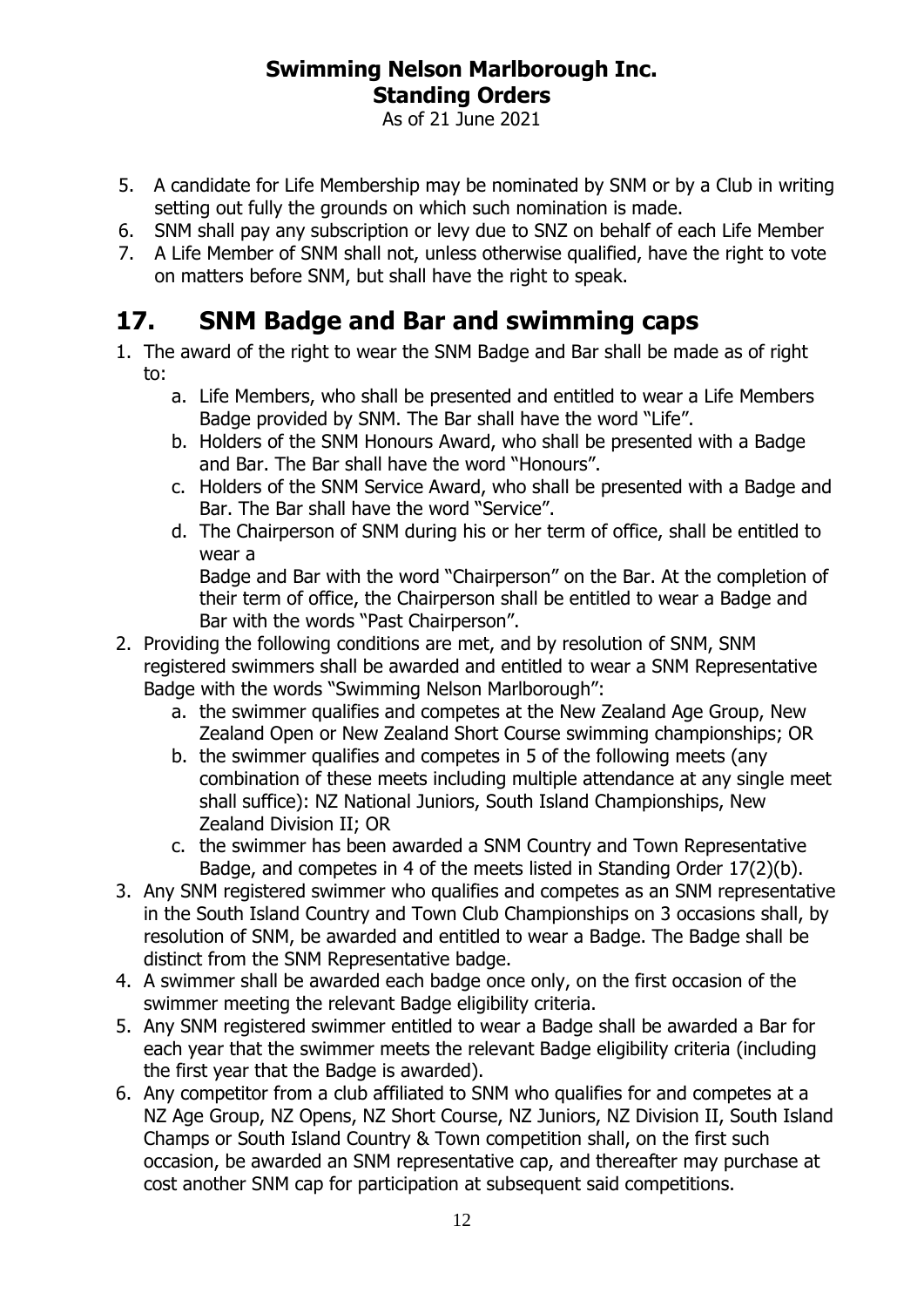As of 21 June 2021

# <span id="page-12-0"></span>**18. SNM Championships and other meets**

- 1. SNM may conduct annually such Championships and other meets as it shall determine. These shall be conducted under the rules of FINA and SNZ except as amended by Standing Orders of SNM. The Championship events shall be those prescribed by SNM from time to time.
- 2. In lieu of conducting the Championship itself, SNM may delegate the right to conduct such championships to a Club or Clubs. SNM reserves the right to exercise full control over SNM Championship events whether conducted by SNM or by a Club.
- 3. SNM Championships and other meets sanctioned by SNM may include preliminary heats and timed finals with both males and females competing in the same race, at the discretion of the entity organising the meet.

# <span id="page-12-1"></span>**19. SNM Country & Town Championships**

- 1. The SNM Country and Town Club Championships shall be held not less than fourteen days prior to the South Island Country and Town Club Championships
- 2. Subject to the criteria in Rules 42.6 and 42.7 the following Members shall be eligible to compete on an equal basis at the SNM Country and Town Club Championships:
	- (a) Any swimmer registered with an SNM Country Club
	- (b) Any swimmer registered with any other SNM affiliated Club.
- 3. Any other swimmer registered to SNZ or any other FINA member shall be eligible to compete as a visiting swimmer, subject to such restrictions as SNM may from time to time impose.
- 4. The programme, age groups and events for the SNM Country and Town Club Championships shall be as near as practicable to the programme for the South Island Country and Town Club Championships.
- 5. The SNM Country & Town Championships shall include 200 Freestyle events for 11 year-old Boys & Girls. This ensures that all the age groups have 5 events in which they can contest for the Life Members Cup for Best Country Club Swimmer.
- 6. The Crest Cup and Life Members Cup shall only be presented to SNM Country Clubs and SNM Country Club Swimmers respectively.

# <span id="page-12-2"></span>**20. SNM Country Clubs**

- 1. A SNM Country Club shall be any Club whose main pool is located more than 10 kilometres from Council Chambers of Nelson and Blenheim but still within the boundaries of SNM.
- 2. A Country Club Swimmer shall be any member registered through an SNM Country Club as a Competitive Swimmer.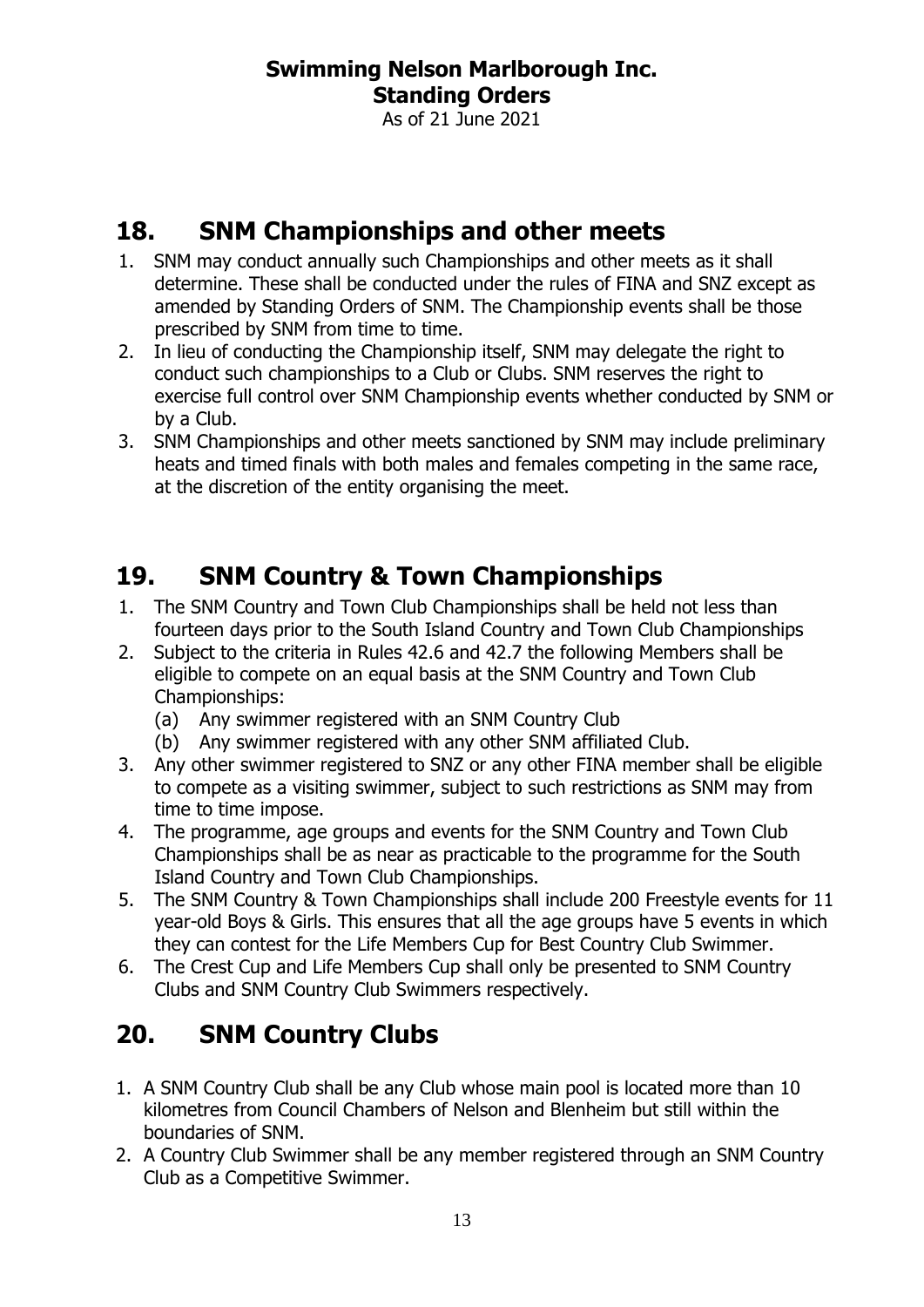As of 21 June 2021

# <span id="page-13-0"></span>**21. SNM Short Course Championships**

- 1. SNM shall organise each year a short course meet to be held between 1 July and 31 October, on a date set by the Board or Management Committee.
- 2. Except as otherwise determined by the Management Committee, events shall include a full programme of events, including 800 and 1500m freestyle, and such relays as the Management Committee considers appropriate.
- 3. Age groups for scoring and records shall be as follows: 10 & Under, 11-12, 13-14, 15 & Over.
- 4. The following trophies shall be awarded to the top swimmers in each age group: (a) (Anonymous) — Boys 10 & Under
	- (b) Hall Family Trophy Girls 10 & Under
	- (c) Lile Family Trophies—11-12 year old boys and girls
	- (d) Hagan Family Trophies —13-14 year old boys and girls
	- (e) McMath Cups —15 years & over, boys and girls
- 5. The Management Committee shall determine the eligibility criteria and points system to be used to determine the winners of the trophies and shall announce these in the meet flier.
- 6. Medals shall be awarded for the first three placings in each event. In the event of a tie for a placing, equal medals shall be awarded, and the next place(s) not awarded. Ribbons shall be awarded for the remaining places up to the number of lanes used, e.g. 10 places if a 10-lane pool.
- 7. The swimmer who breaks a SNM record by the biggest percentage margin will receive a cash prize of \$100.
- 8. A trophy will be awarded to the best overall boy and best overall girl, as determined by number of points scored. In the event of a tie, the winner shall be the swimmer who has broken a meet record by the biggest percentage margin. Failing that, equal prizes shall be awarded.
- 9. Only swimmers registered with SNM member clubs shall be eligible for trophies for top swimmers in each age group.
- 10.**Visiting Swimmers** from outside the SNM region may enter and compete but shall not be eligible to win any cup or title. Should a visiting swimmer finish first, second or third in an event, he or she shall receive a visitor's medal and standard medals shall be awarded to the top three SNM swimmers. If more than two visiting swimmers qualify for the final in any one event, only the top two visiting qualifiers shall contest that final.

# <span id="page-13-1"></span>**22. SNM Records**

- 1. Providing the competition rules of FINA, SNZ and SNM are complied with, records may be recognised as set out in this rule.
- 2. No performance by a swimmer shall be recognised as a SNM Record until SNM has resolved it to be so recognised.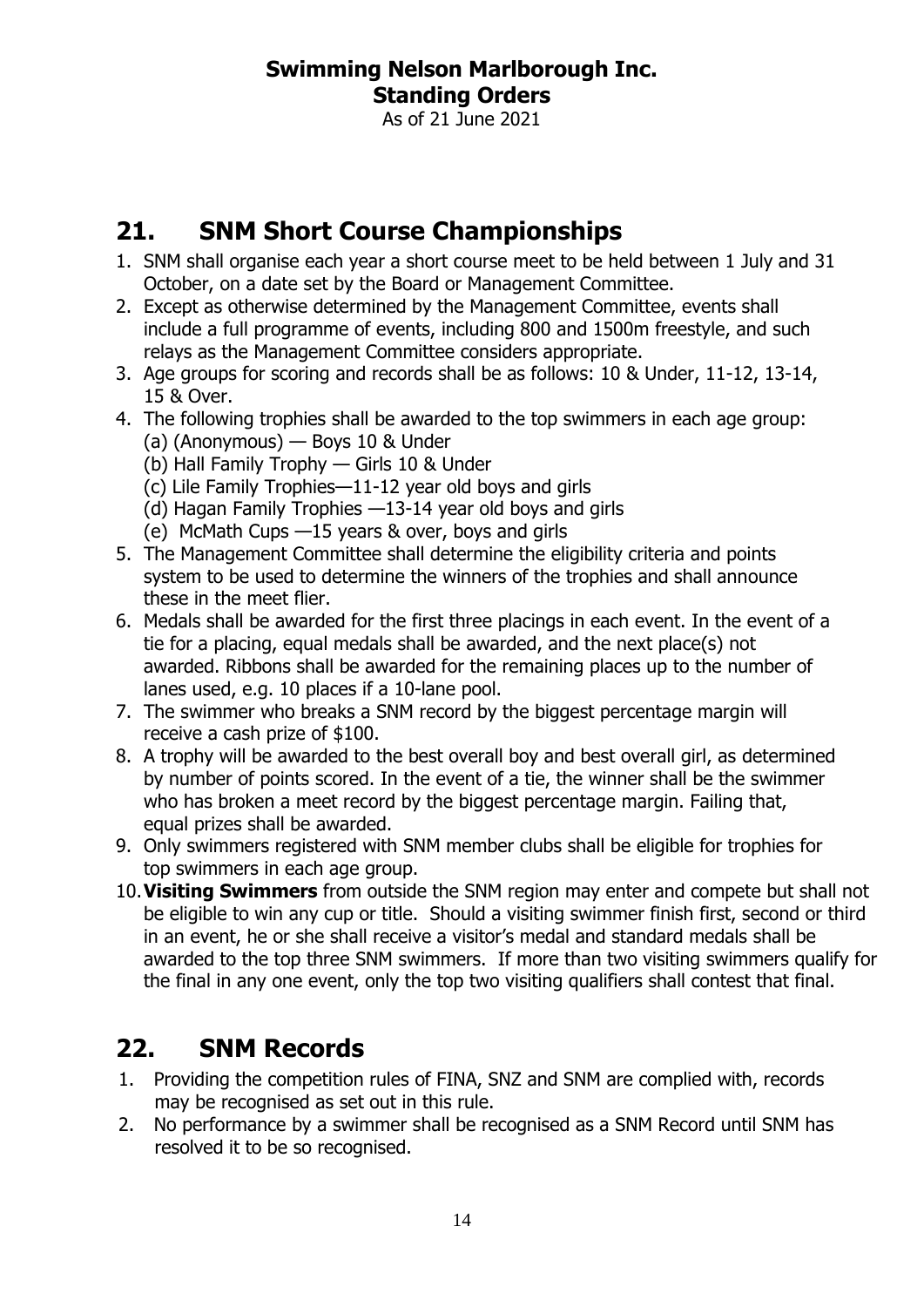As of 21 June 2021

- 3. Particulars of any SNM Record shall be recorded in the SNM minutes. The Registrar shall keep a list of SNM records and shall from time to time revise such lists in such a manner as SNM shall direct.
- 4. The Registrar shall use electronic results files from meets to determine when a SNM Record has been equalled or broken, provided that the results file is supplied to the Registrar within sixty days of the completion of the meet.
	- (a) For meets held under SNM control it is the meet recorder's responsibility to supply the meet results to the Registrar
	- (b) For Club teams competing outside of SNM boundaries it is the responsibility of the Club to supply the results to the Registrar
	- (c) It is the Registrar's responsibility to get results for SNM swimmers competing at national events
- 5. SNM Open records may be established by any SNM swimmer swimming in any race in any grade, at any meet held under FINA, SNZ or SNM rules provided the minimum standard of technical officiating is met.
- 6. SNM records may be established in a swimmer's own age group at any meet held under SNZ rules provided the minimum standard of technical officiating is met.
- 7. For the purpose of SNM Age Group Records, the swimmer's age group shall be determined by their age as at the first day of the meet in which they establish a new record.
- 8. Notwithstanding anything else in this Standing Order, to be eligible to set a record, a swimmer must be competing as a SNM-registered swimmer. For example, a swimmer with dual nationality who temporarily represents another country cannot set a SNM record while representing that other country.
- <span id="page-14-0"></span>9. Any club applying for a SNM record that has been broken at a Club Championships or a Club Carnival must provide, upon request from the Registrar, a full list of key officials – Referee, Starter and at least three Inspectors of Turns, all to be National or Regional qualified – and the time slip or Team Manager file as proof of time.
- 10. SNM records can only be broken by swimmers that are currently resident in the region or have resided here for at least 1 year and continue to be registered with the region.
- 11. For a new Long Course event the fastest time recorded in heats or final on the first occasion of competition shall be declared the record and a certificate awarded accordingly. No record for such new event shall be recognised previously.
- 12. For a new Short Course event the equivalent Long Course event record shall become the standard time which must be bettered before a record can be recognised, except where there is no equivalent Long Course event in which circumstance the provisions of Clause [9](#page-14-0) shall apply.
- 13. Records shall be established and maintained for relay events prescribed in the First Schedule to these Rules and swum at the SNM Championships.
- 14. A certificate of new records, signed by the Chairman and Registrar of SNM and showing the event, time taken, date and place of competition, shall be issued to a swimmer who establishes a SNM Record.
- 15. A swimmer equalling a record shall not be issued with a certificate but details of the achievement shall be entered in the record book.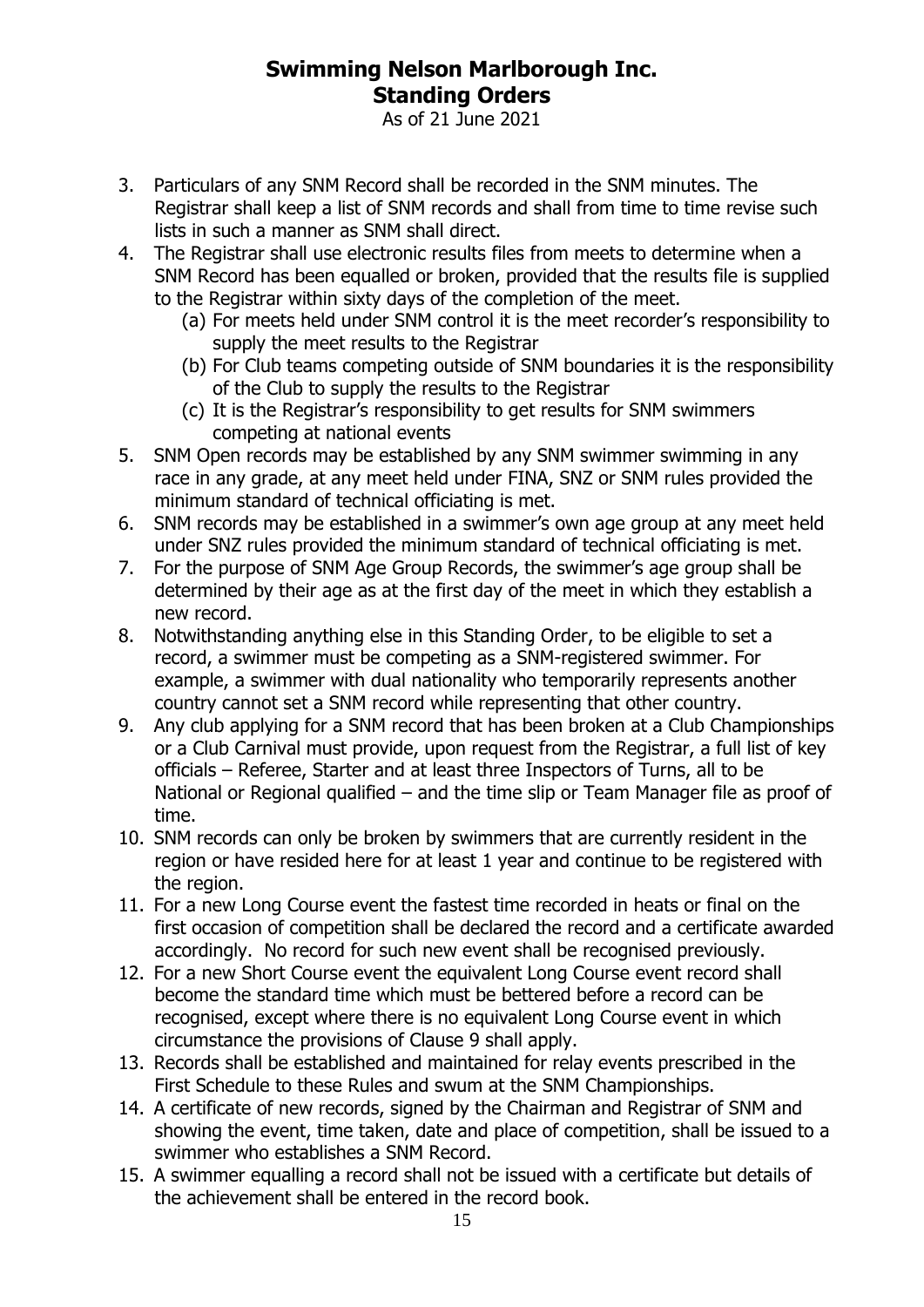As of 21 June 2021

- 16. Records can only be established in pools of regulation standard.
- 17. Long Course Records will be recognised only where the times are swum in registered pools of 50 metres or 55 yards in length. For the purposes of applying for SNM Long Course records, any times swum in 55 yard pools may be accepted.
- 18. The following events shall be recognised for SNM Records, for each gender in each of the following age groups: 10 & Under, 11 years, 12 years, 13 years, 14 years, 15 years, 16 years, 17 years, 18 years, and Open.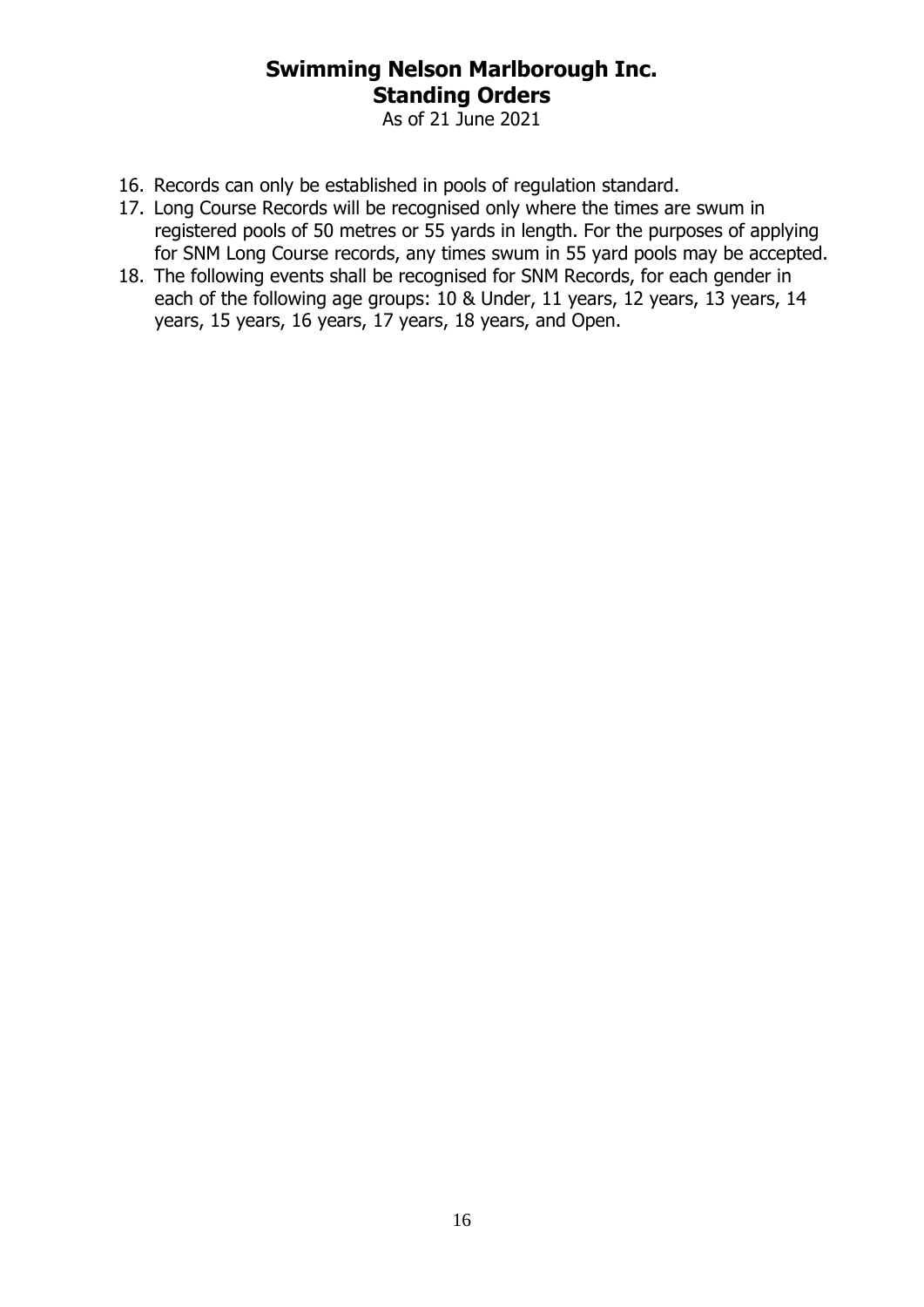As of 21 June 2021

|                   | 50 metres                                     | 100<br>metres                                 | 200<br>metres                                 | 400<br>metres   | 800<br>metres | 1500<br>metres |
|-------------------|-----------------------------------------------|-----------------------------------------------|-----------------------------------------------|-----------------|---------------|----------------|
| All age<br>groups | Freestyle<br>Backstroke<br><b>Breaststrok</b> | Freestyle<br>Backstroke<br><b>Breaststrok</b> | Freestyle<br>Backstroke<br><b>Breaststrok</b> | Freestyle<br>IΜ | Freestyle     | Freestyle      |
|                   | e<br><b>Butterfly</b>                         | e<br><b>Butterfly</b><br>IM-SC only           | e<br><b>Butterfly</b><br>IΜ                   |                 |               |                |

# <span id="page-16-0"></span>**23. Refunds of Meet Entry Fees**

- 1. Where a request for refund of SNM meet entry, fees is accompanied by a valid medical certificate, the Treasurer will refund the entry fees automatically
- 2. Where any club or swimmer applies for a refund of entry fees to a SNM controlled event, the application for refund must be received within fourteen (14) days of the final day of the competition. Applications received after fourteen (14) days shall be ineligible for consideration.
- 3. Other applications for refunds shall be decided by the Board, whose decision is final.

# <span id="page-16-1"></span>**24. Regional Relay Teams at National Events**

Swimming Nelson Marlborough seeks to maximise the opportunity for swimmers to compete in regional relays at New Zealand and South Island meets, as relays are an opportunity to compete as a team and build camaraderie between clubs. This policy applies to regional relay teams at all swimming competitions where there is an opportunity to enter relay teams representing Swimming Nelson Marlborough.

#### **Relay teams: Prior to the meet**

- 1. Club recorders, when submitting entries for a meet that includes regional relays, shall advise the SNM Registrar of any swimmers who do not wish to swim in regional relays or who will not be attending some sessions and are therefore not available to swim certain relays.
- 2. SNM will generally enter up to three relay teams per event provided there are sufficient swimmers of the correct age group and gender.
- 3. The SNM Registrar, or other person designated by SNM, will select swimmers to fill each relay team based on the fastest team that is eligible and available, as determined by the Registrar assisted by Team Manager software, except –
	- (a) The Registrar may in some cases select a swimmer instead of a faster swimmer who is already entered in another relay in order to provide opportunity for as many swimmers as possible to compete in regional relays, provided doing so does not unduly jeopardise the chances of a team making a final or winning a medal.
	- (b) The Registrar may choose not to select a swimmer eligible to "swim up" in an older age group, even if he or she would be the next fastest swimmer, if doing so would displace a swimmer in the higher age group or unduly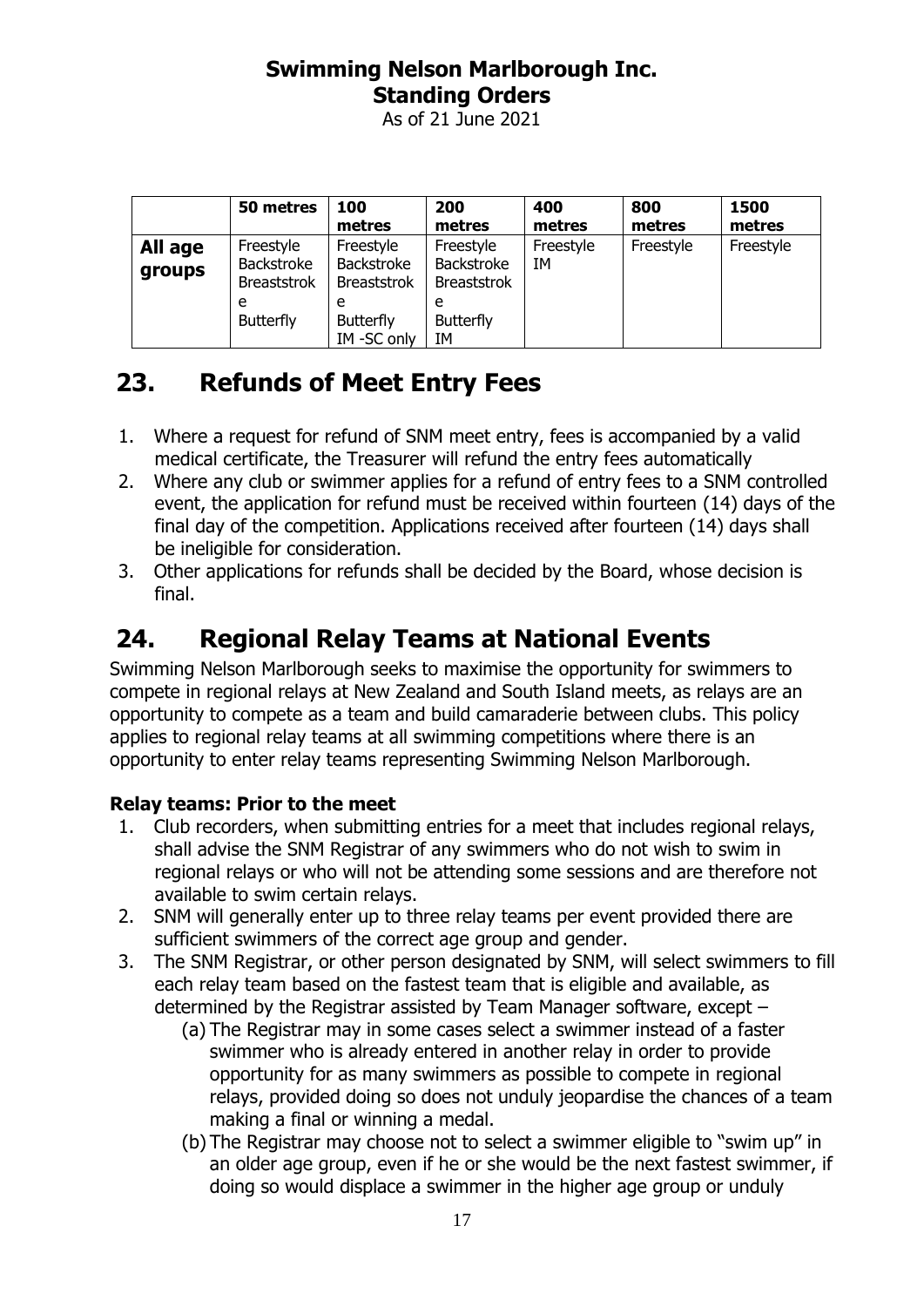As of 21 June 2021

jeopardise the chances of a team in the swimmer's own age group.

- 4. The Registrar shall, if time allows, send a provisional list of all individual and relay entries to club recorders for confirmation.
- 5. Club recorders, upon receipt of the provisional list of entries, shall
	- (a) Confirm whether individual entries are correct;
	- (b)Indicate any swimmers who are not available to swim in relays for which they have been selected; and
	- (c) Advise the Registrar by the date requested of any corrections to entries and any swimmers not available to swim in relays for which they have been selected.
- 6. SNM shall pay the entry fees for all regional relay teams, i.e. teams swimming as SNM teams (not club relay teams). [Note: The policy of SNM paying for regional relay entries is subject to change, as SNM is reviewing its financial strategy.]
- 7. Clubs should make best endeavours to book accommodation close enough to the competition venue that travel time and distance are not a factor in deciding whether to compete in regional relays.

#### **At the meet**

- 8. Swimmers who have been selected for a regional relay are expected to swim to their best ability in representing their club and region, and in support and respect for the other team members who have also been selected.
- 9. The Regional Team Manager has the ability and full discretion to adjust relay teams at the swimming meet in accordance with the rules of the meet. Before doing so, the Regional Team Manager shall consult with team managers, coaches and swimmers wherever possible.
- 10. Any swimmer who is experiencing medical or other issues that could jeopardise their own health or their ability to participate in a relay shall promptly notify their team manager and/or coach, who shall promptly advise the Regional Team Manager. Medical reasons for withdrawal are subject to confirmation by a medical certificate if requested.
- 11. If a swimmer withdraws from a relay for reasons other than medical reasons, and the Regional Team Manager decides the appropriate course of action is to withdraw (scratch) the relay entry, the club of the swimmer shall refund to SNM the cost of the entry and the fine (if any) for late scratching.
- 12. The circumstances of any regional relay withdrawal should be included in the regional manager's report to the next SNM board meeting.

# <span id="page-17-0"></span>**25. SNM Teams to Representative Meets**

- 1. SNM may consider proving or seeking funding for teams attending one of the following meets: NZ Opens; NZ Age Groups; NZ Short Course Nationals; Div II Nationals; NZ Youth & Opens; Junior Nationals; South Island Champs; South Island Country & Town Championships.
- 2. SNM will only seek funding to support teams to these meets (or other meets of similar stature) where all arrangements are centrally coordinated and where clubs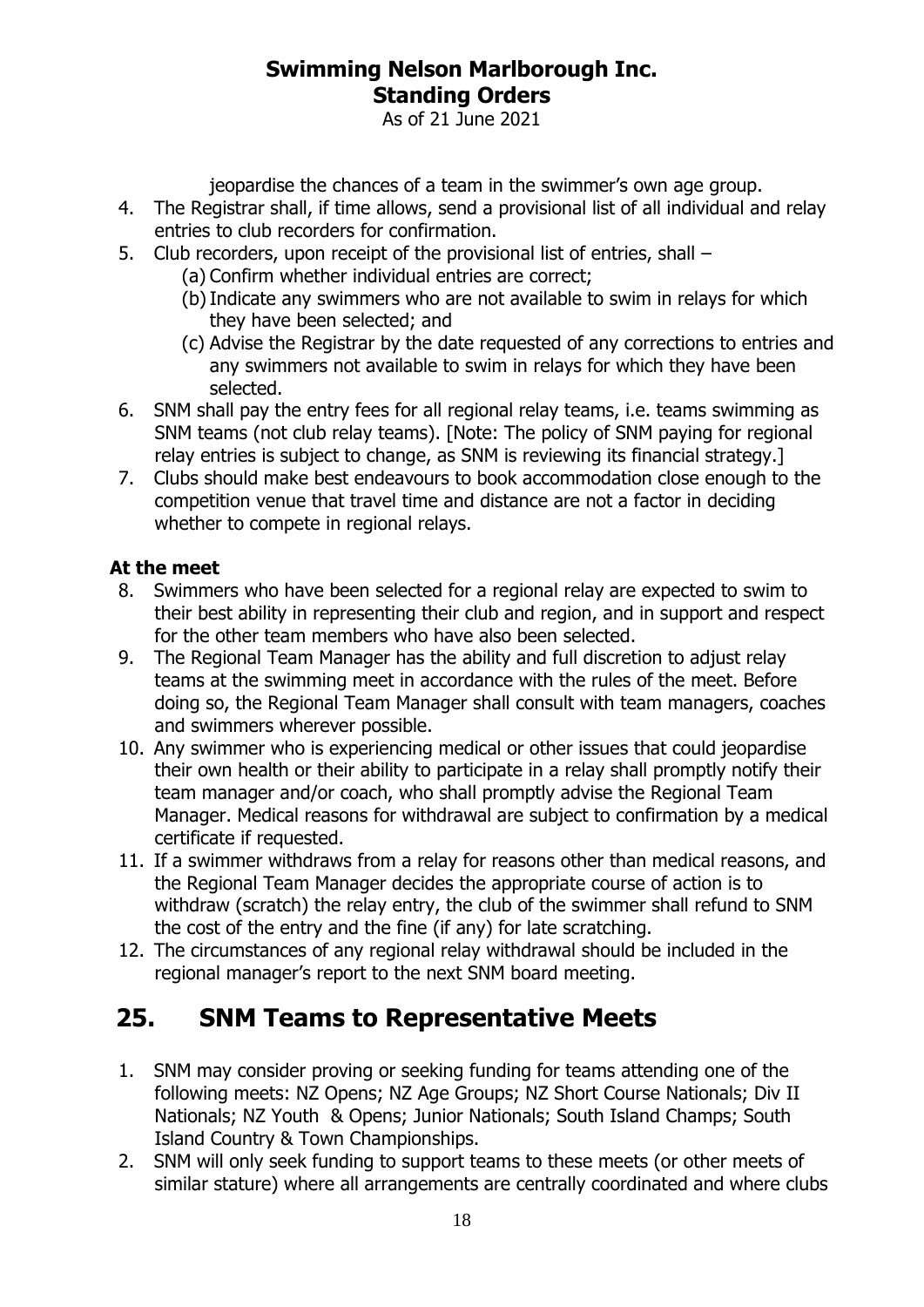As of 21 June 2021

agree to any conditions SNM shall set for each trip. Such conditions may include sharing all travel, accommodation and food arrangements as well as wearing of SNM uniform.

3. Any clubs that do not agree to conditions as decided by SNM shall be ineligible for funding provided by or gained by SNM.

# <span id="page-18-0"></span>**26. Fees for SNZ Technical Exams**

1. SNM will reimburse registered officials for the national examination fee upon qualification being gained. Officials will be required to pay their own examination fees but will have them reimbursed by SNM upon satisfactory completion of qualification.

# <span id="page-18-1"></span>**27. Adam & Eve Relay**

- 1. Adam & Eve Relay is to be swum as the last event of SNM Age Groups Championships.
- 2. The event is restricted to SNM swimmers only.
- 3. To be eligible for this relay, a swimmer must have completed the 50m Freestyle event during the Age Group Championships Meet.
- 4. The fastest eight (or a lesser number equal to the number of lanes) boys & girls are paired together as follows:

| Boys $1st$ fastest |  | Girls 8 <sup>th</sup> fastest |
|--------------------|--|-------------------------------|
| $2nd$ $"$          |  | 7th w                         |
| $3rd$ $"$          |  | $6th$ "                       |
| $4th$ "            |  | 5 <sup>th "</sup>             |
| 5th "              |  | 4 <sup>th "</sup>             |
| 6th "              |  | $3rd$ $"$                     |
| $7th$ "            |  | $2nd$ $"$                     |
| 8th "              |  | $1$ st $"$                    |
|                    |  |                               |

Fastest boy and  $8<sup>th</sup>$  fastest girl in Lane 1. Each swimmer swims 50 metres freestyle.

# <span id="page-18-2"></span>**28. SNM Trophies**

- 1. SNM trophies cannot be won outright and remain the property of SNM.
- 2. SNM Trophies for individuals shall be retained by the presentee's club for the duration of the award.
- 3. The club of the winner of a trophy shall organise the engraving of the names of winners on all SNM trophies and SNM shall reimburse clubs the cost of such engraving.
- 4. The presentee's club may display the SNM trophies and shall be responsible for the safe return of the trophies to the next presentation.
- 5. Any SNM Trophy not presented is to be returned and held by the SNM Registrar or Secretary or other person designated by SNM.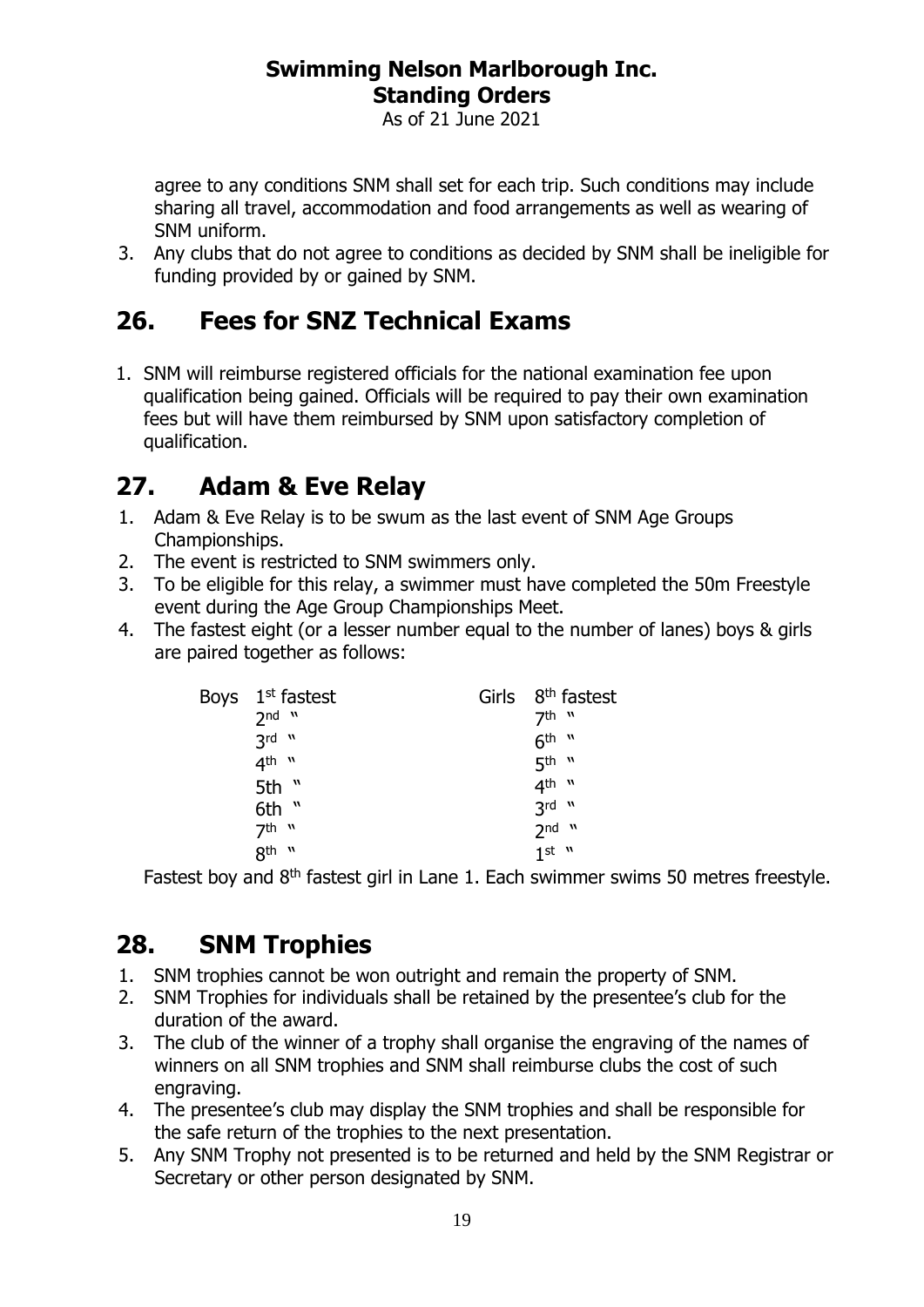As of 21 June 2021

6. Criteria for SNM Trophies are as specified in the First Schedule to these Standing Orders.

# <span id="page-19-0"></span>**29. Management Committee**

- 1. The Board shall appoint a Management Committee to carry out the operational functions and duties of SNM.
- 2. The Management Committee shall consist of the following SNM officers and others:
	- a. Registrar
	- b. Treasurer or designee
	- c. A member of Technical Committee
	- d. Publicity Officer
	- e. Funding Coordinator
	- f. A Board member to ensure good communication between the Committee and the Board
	- g. Other persons appointed by the Board
- 3. SNM Board members may serve on the Management Committee without restriction.
- 4. The Board may appoint a person to Chair the Management Committee or may invite the Committee to elect its own chair, who shall serve until the first meeting after the next AGM or until removed by the Board, whichever occurs first.
- 5. Each club is entitled to have at least one member on the Management Committee to maintain good communication between clubs and SNM.
- 6. Subject to any SNM standing orders, policies and other directions from the Board, the Management Committee shall have the following duties and functions under delegated authority from the Board:
	- a. In consultation with clubs and coaches, develop and approve the annual SNM swim meet calendar and any changes, including the sanctioning of meets hosted by clubs
	- b. Host SNM regional and South Island meets or delegate this responsibility to one or more clubs, including appointment of a Meet Director and Event Coordinator for each such meet
	- c. Provide and promote pathways for the development of swimmers and coaches
	- d. Oversee the duties of the Registrar, Publicity Officer, Funding Coordinator, and Technical Committee
	- e. Liaise with the Treasurer to ensure SNM operations are financially sound
	- f. Authorise expenditure only within parameters established by the Board
	- g. To apply for grants and seek sponsorship for events
	- h. Implement strategies to achieve Key Performance Indicators (KPIs) adopted by the Board and report to the Board on progress
	- i. Confirm new SNM records
	- j. With the Awards Committee, confer SNM Awards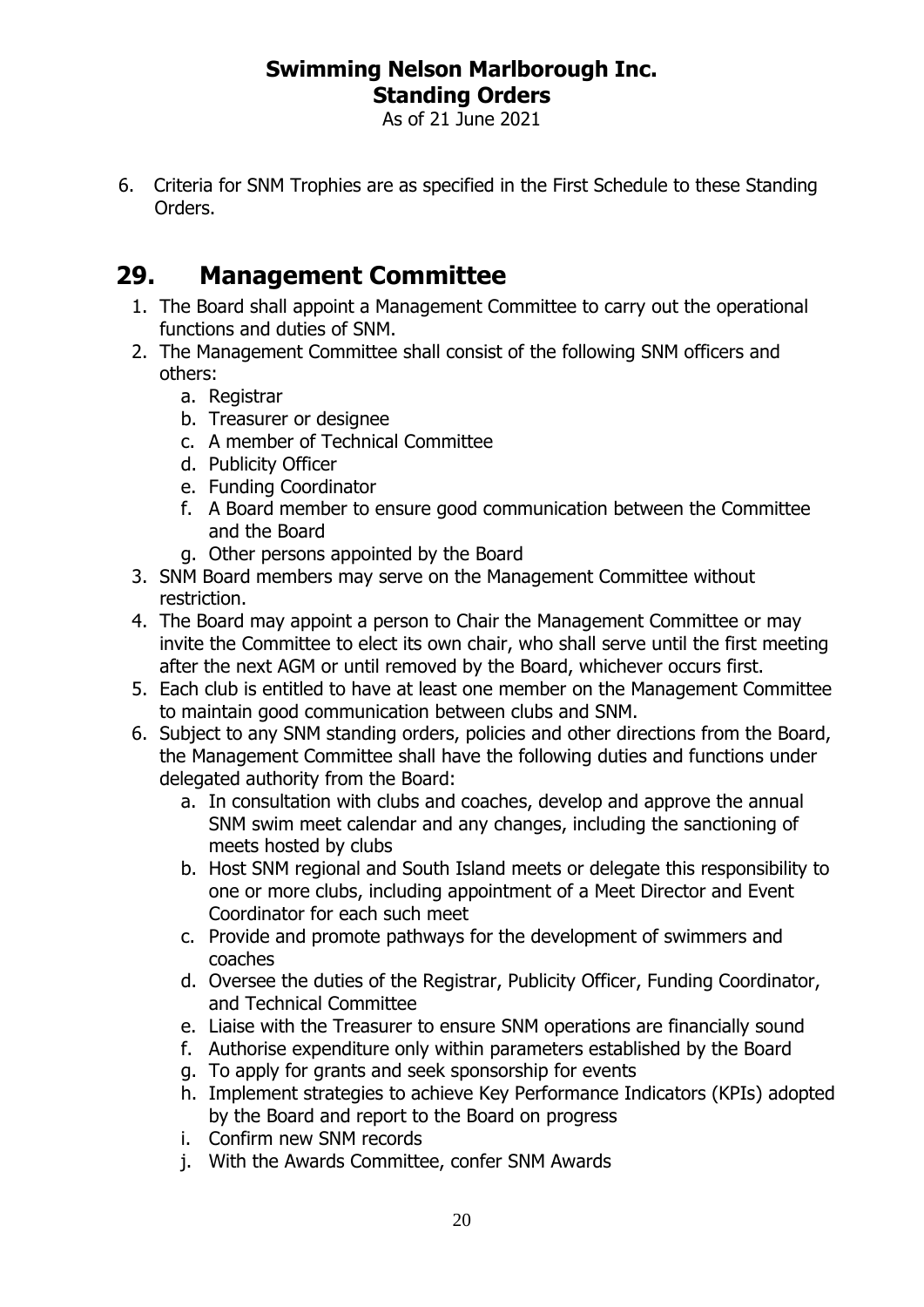As of 21 June 2021

- k. Through the Registrar, ensure that clubs register all members on the SNZ database
- l. Appoint regional team managers for SNM teams attending South Island and National meets
- m. Select regional relays for SNM teams attending South Island and National meets
- n. Oversee the use and maintenance of timing gear and other physical assets owned by SNM
- o. Compile information for the Annual Report, for approval by the Board
- p. Carry out other duties, functions or tasks assigned by the Board
- 7. Decisions of the Committee shall be by simple majority; the Chair shall have a casting vote in the event of a tie.
- 8. A quorum shall consist of more than 50% of the committee members.
- 9. The Management Committee shall record and maintain minutes of its meetings and provide these to the Board as soon as is practicable following each meeting, without waiting for confirmation of the minutes by the committee. Once confirmed, the minutes shall be made available to the swimming community via the SNM website.

# <span id="page-20-0"></span>**30. Interpretation of SNM Constitution**

- 1. At a Special General Meeting of SNM held on 6 December 2014 to adopt a new regional constitution developed by Swimming New Zealand, the members of SNM passed the resolutions in paragraph (2) concerning the interpretation of certain clauses of the new constitution.
- 2. For the avoidance of doubt, specific clauses of the SNM constitution shall be interpreted as follows:
	- a) Clause  $8.3$  For the time being, the option in  $8.3(a)$  shall apply (i.e. all Board members shall be elected by the AGM) unless and until the Member Clubs determine by resolution at a general meeting to use the option in 8.3(b).
	- b) Clause 8.7(a) A Board member's term of office shall be three years unless the member is filling a casual vacancy or the member retires as required to achieve the rotation of Board members, as specified in clause 8.7(d).
	- c) Clause  $8.7(c)$  Since the 2014 AGM has already been held, existing SNM Board members shall be counted as having served one term each as of the conclusion of the 2015 AGM.
	- d) Clause  $8.7(d)$  The number of Board members to retire at any given AGM shall be the number necessary to create two vacancies on the Board, taking into account any casual vacancies or members retiring after having been appointed to casual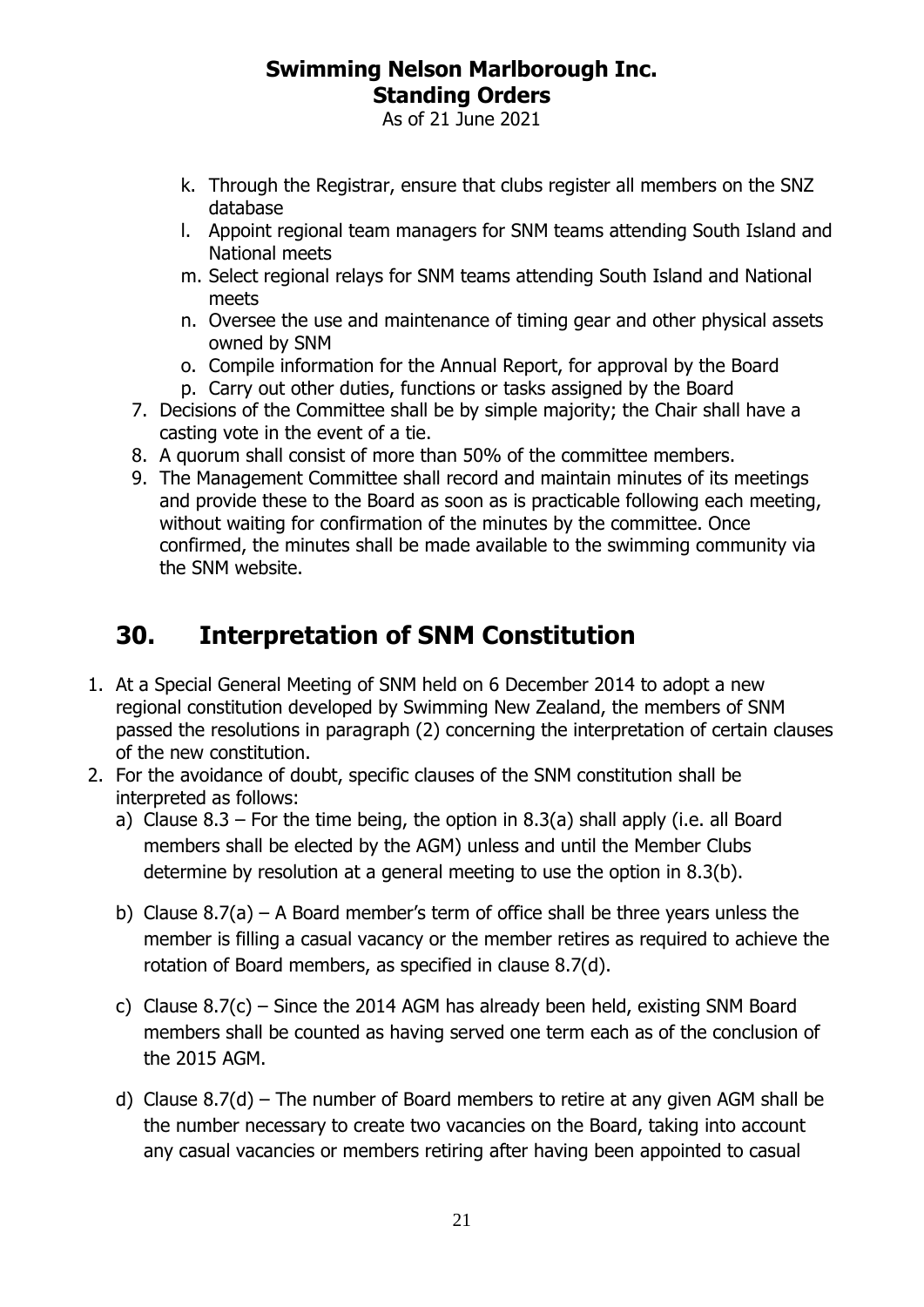As of 21 June 2021

vacancies, except that in any case Board members shall retire if they have completed their three-year term.

# <span id="page-21-0"></span>**31. SNM Long Course Championships**

- 1. SNM shall organise each year a Championship meet to be held between 1 January and 30 April, on a date set by the Board or Management Committee.
- 2. The meet shall be held in a long course pool and called the SNM Long Course Championships unless a long course pool is not available or is deemed by the Board or Management Committee to be unsuitable, in which case the meet shall be called the SNM Age Group Championships.
- 3. The meet shall be open to SNZ-registered competitive swimmers from any region. Only swimmers registered with SNM member clubs shall be eligible for age group trophies.
- 4. The meet shall include a full programme of individual events, including 800m and 1500m freestyle, and the following relays:
	- (a) Mixed 12x50m medley for the Laurie Cup
	- (b) Mixed 8x50m freestyle for the Bacon Cup
	- (c) Women's 4x100m freestyle for the Ton Boulton Cup
	- (d) Men's 4x100m freestyle for the Worker's Co-op Shield
	- (e) Mixed 2x50m freestyle Adam and Eve
	- (f) such other relays as the Management Committee considers appropriate.
- 5. Age groups for scoring and prizes shall be 9 & Under, 10, 11, 12, 13, 14, 15 & Over.
- 6. The following trophies shall be awarded for the top swimmers in each age group: (a) Gane Family Cups—9 years & under, boys and girls
	- (b) Margaret Young Cups—10 year old boys and girls
	- (c) Baigent-Holland Family Cups—11 year old boys and girls
	- (d) Durrant Family Trophy—12 year old boys and girls
	- (e) Trevurza Family Cups—13 year old boys and girls
	- (f) Pattison Family Cups—14 year old boys and girls
	- (g) Rukuwai Family Cups—15 years & over, boys and girls
- 7. Except as provided for elsewhere in these Standing Orders, the Management Committee shall determine the criteria and points system for these trophies. All trophies are subject to Standing Order 28.
- 8. Medals shall be awarded for the first three swimmers from SNM member clubs in each event, in each age group for each gender. In the event of a tie, equal medals shall be awarded and the next place(s) not awarded. A visitor from another region who finishes in the top three places in an event shall be awarded a visitor's medal.

# <span id="page-21-1"></span>**32. Use of SNM equipment by clubs**

1. The SNM Management Committee will appoint a member of the Board or Management Committee as Equipment Coordinator to oversee use and maintenance of the timing gear and other equipment.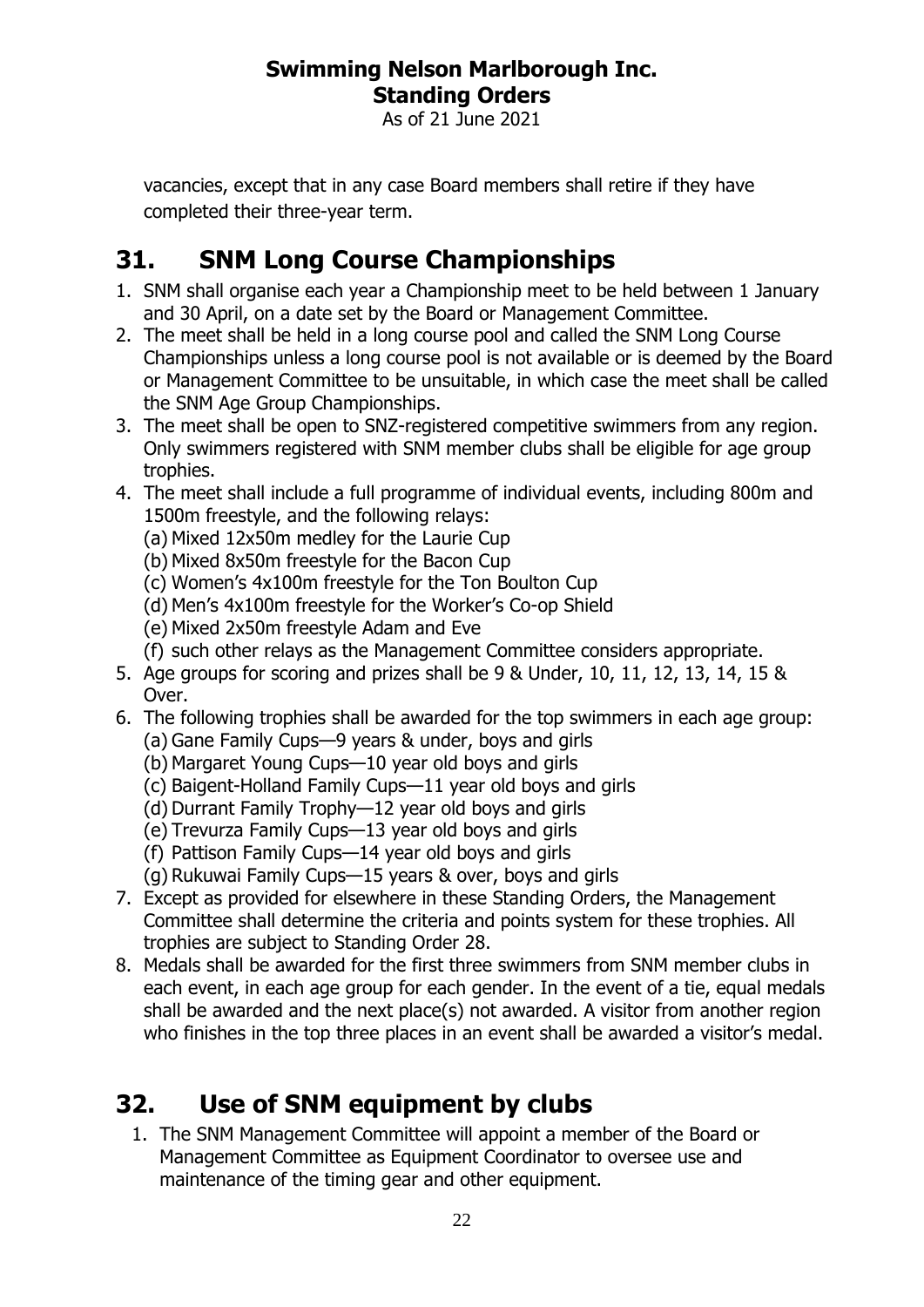As of 21 June 2021

- 2. The timing gear may be used by any swimming club affiliated to Swimming Nelson Marlborough that has signed an agreement as specified in clause 4. The gear may not be used by any entity or person not affiliated to SNM as the insurance will not be valid.
- 3. Decisions on use of the gear shall be made by the SNM Board or such person or committee designated by the Board.
- 4. Clubs wishing to use the gear shall sign an agreement specifying that the club agrees to:
	- a) Make sure that the SNM Equipment Coordinator is aware of the gear's whereabouts at all times that the gear is under the club's responsibility and promptly return it to SNM if requested by the Equipment Coordinator.
	- b) Report any loss or damage to the SNM Equipment Coordinator, Secretary and Chairman as soon as it is discovered.
	- c) Pay any and all insurance excesses and all other costs not covered by SNM insurance to rectify any loss or damage to the gear while it is being used, transported or stored under the responsibility of the club.
	- d) Obtain and maintain valid software licenses to operate Meet Manager in conjunction with the timing gear.
	- e) Designate, and advise SNM of, a club member who will be responsible for ensuring proper care of the gear during installation in the pool, use and dismantling (including washing down and drying all gear after use), and for communication with the SNM Equipment Coordinator.
	- f) Arrange for safe transport and storage of the gear to the satisfaction of the Board.
- 5. Agreements by clubs shall be renewed annually or more often when there is a change in the club member responsible for care of the gear.

# <span id="page-22-0"></span>**33. Use of technical swim suits**

- 1. As of 1 January 2019, swimmers aged 12 years or under (hereafter in this clause "junior swimmers") shall not be allowed to wear a Technical Swim Suit at any SNM sanctioned event, including both club and regional meets.
- 2. A Technical Swim Suit is one that has bonded seams, kinetic tape or meshed seams. Any suit that does not have all stitched seams shall be deemed a technical suit and subject to this standing order.
- 3. If a junior swimmer wearing a technical swim suit appears at marshalling or in the start area at an event, the Marshall or any technical official shall advise the Referee. The swimmer may elect to change into a different swimsuit but the race will be started without regard for whether the swimmer is ready. The Referee shall inspect the swim suit and, if it is confirmed to be a technical suit, shall disqualify the swimmer and not allow them to start the race.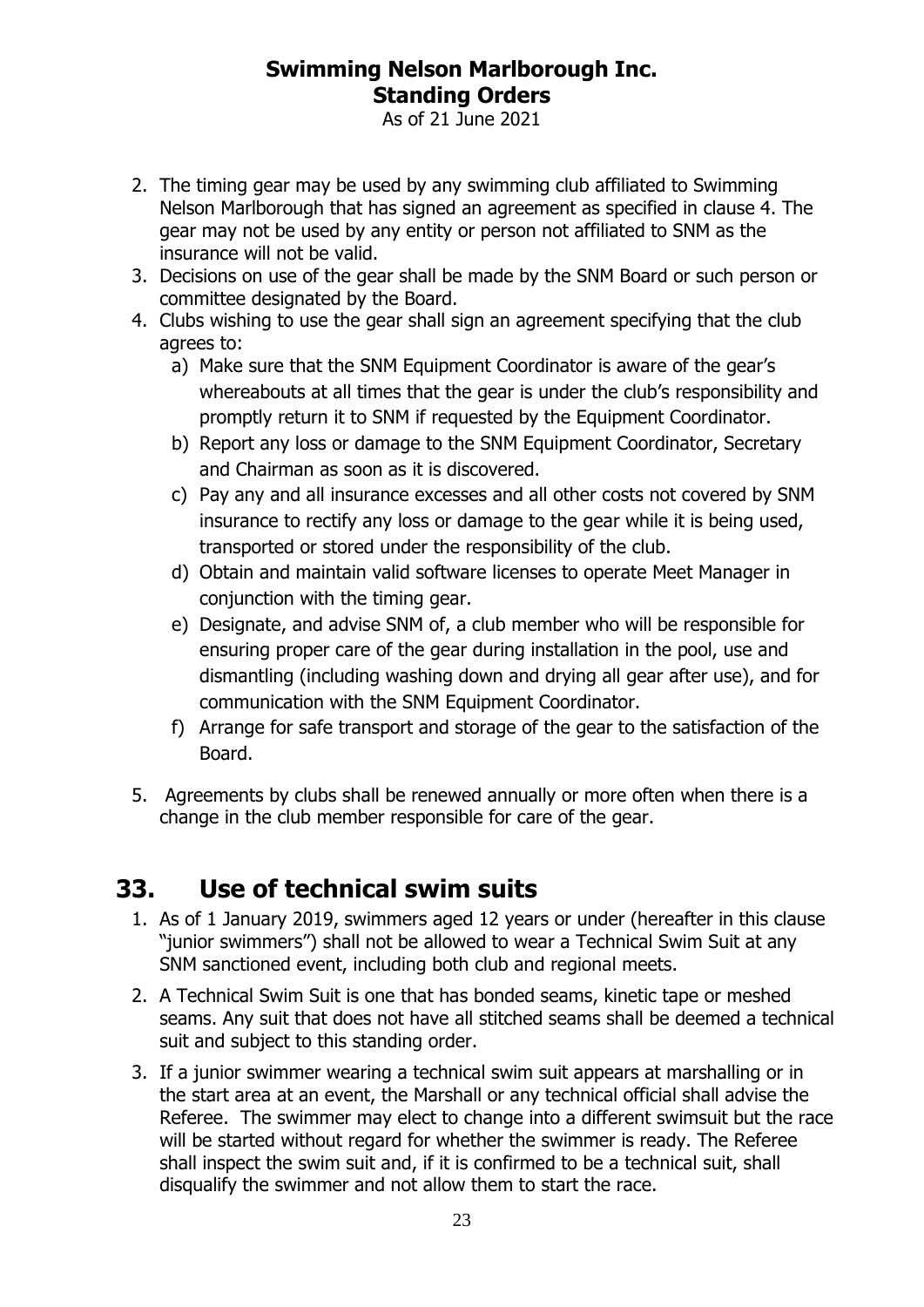As of 21 June 2021

4. A junior swimmer wearing a technical suit may be disqualified retrospectively, i.e. after swimming an event, only if the Referee examines the swimwear before the swimmer has an opportunity to change to a different swim suit. Such disqualification shall apply to that event only.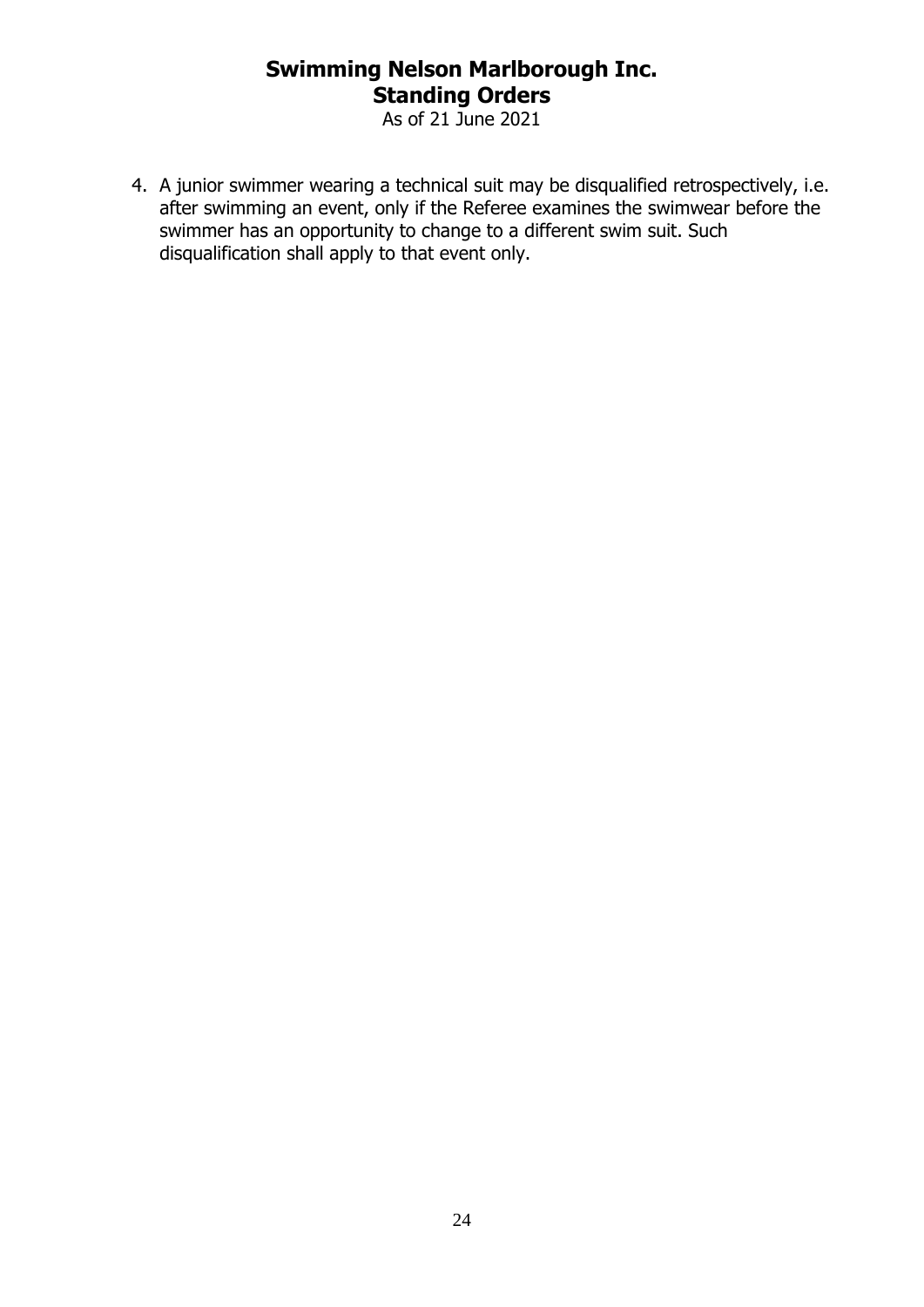As of 21 June 2021

# **First Schedule. SNM Trophies**

#### <span id="page-24-0"></span>**SNM CHAMPIONSHIP TROPHIES**

#### **T2 J.R. BUCHANAN INTER CLUBS POINTS TROPHY**

- T2.1 To be competed for annually at the SNM Long Course Championships between all clubs affiliated to SNM.
- T2.2 Competition to be based on the results in the SNM Championships for swimming, diving, synchronised swimming and water polo.
- T2.3 Relay events shall count for this trophy, with scoring the same as for individual events.

| Place          | 6     |                | 8 Lanes | 10             |
|----------------|-------|----------------|---------|----------------|
|                | Lanes | Lanes          |         | Lanes          |
| 1              | 16    | 22             | 28      | 28             |
| $\overline{2}$ | 11    | 16             | 22      | 22             |
| 3              |       | 11             | 17      | 17             |
| $\overline{a}$ | 4     |                | 13      | 13             |
| 5              | 2     | Δ              | 10      | 10             |
| $6\,$          | 1     | $\overline{2}$ | 8       | 8              |
| 7              |       |                | 6       | 6              |
| 8              |       |                | 4       | 4              |
| 9              |       |                |         | $\overline{2}$ |
| 10             |       |                |         |                |

T2.4 Points to be allotted for finals only, as follows:

#### **T3 INTER-CLUB HANDICAP POINTS COMPETITION**

- T3.1 For the Y.M.C.A. Cup.
- T3.2 To be awarded annually to the Club gaining most points in the Inter-Club Handicap Points Competition at the SNM Age Group Championships.
- T3.3 The competition to be based on points achieved in the J. R. Buchanan Cup competition excluding all points scored in relays.
- T3.4 The winner to be decided by the following system:
	- (a) Calculate each clubs entries as a percentage of the total of all entries.
	- (b) Divide this into the J.R. Buchanan Cup points achieved by the Club.
	- (c) The Club achieving the highest score is the winner.
	- (d) Scratchings to be regarded as an entry for the purposes of clause (a).

## **T4 BEST ALL ROUND SWIMMER AT THE SNM CHAMPIONSHIPS**

- T4.1 For the "Marie Saul Cup" presented by Mrs Marie Saul, first lady President of SNM 1982.
- T4.2 To be awarded annually to the best all round swimmer in the SNM Championships.
- T4.3 Open to all swimmers registered with SNM.
- T4.4 Based on all individual events in the SNM Swimming Championships.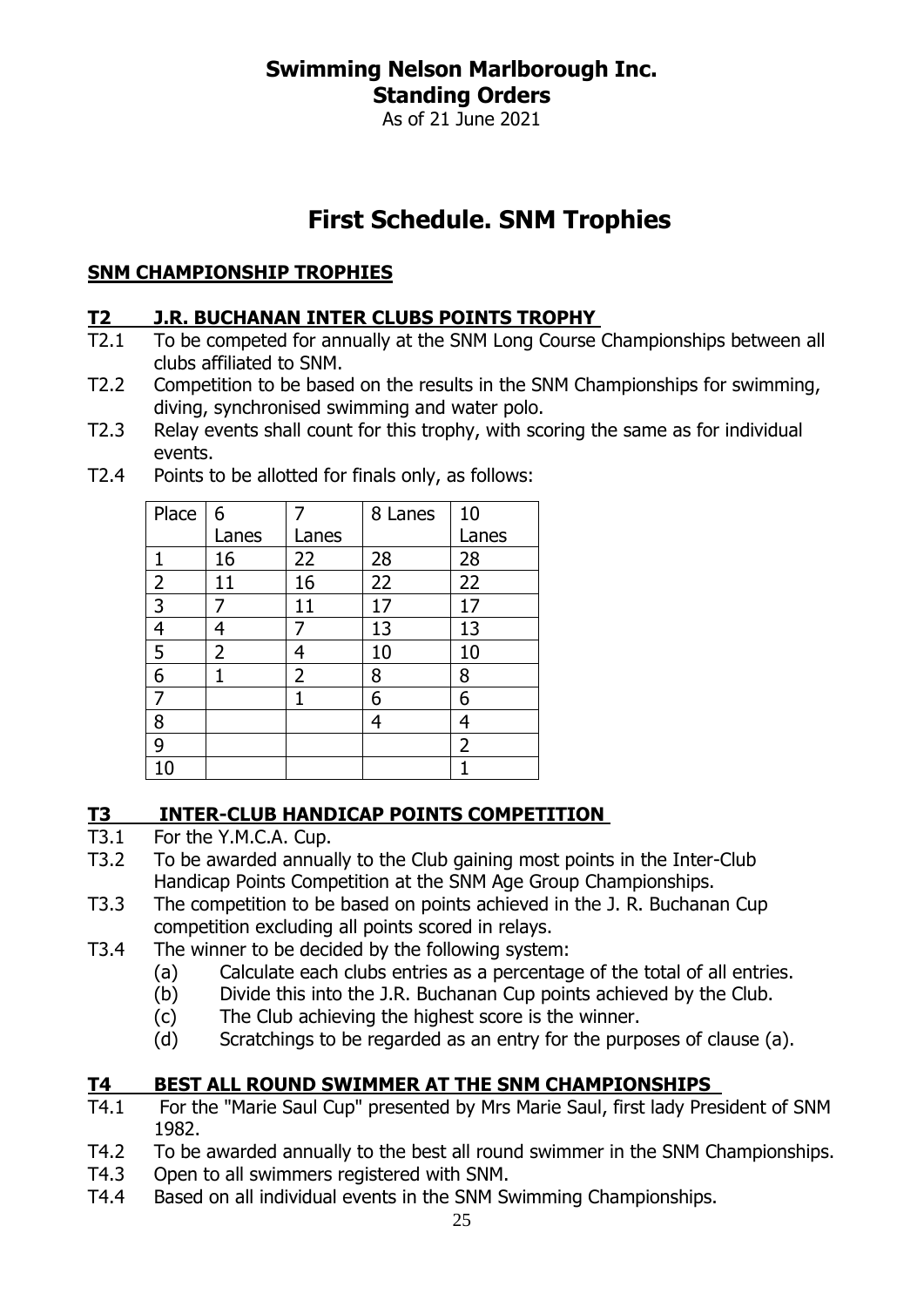As of 21 June 2021

- T4.5 Contenders must compete in at least seven Championship events and those must include all four strokes, or three different strokes and the individual medley.
- T4.6 The winner to be decided by the following points system:
	- (a) Convert the SNM Open Records as at the commencement of the first day of the championships to tenths of seconds.
	- (b) Convert event times achieved to tenths of seconds.
	- (c) Times achieved to be divided by the SNM Open record time for the event. (Girls time by girls record-boys time by boys record)
	- (d) Calculations to be taken to three decimal places.
	- (e) Total the seven lowest event points for each contender, provided that these seven events include at least one event for each stroke as specified in T4.5.
	- (f) The swimmer with the lowest points total is the winner.
- T4.7 The winner in each year shall hold the trophy until the next occasion of presentation.

#### **T5 DURRANT FAMILY CUPS**

#### **For 2 trophies presented by the Durrant Family in 1986 – 1 boy & 1 girl**

- T5.1 To the best 12 year old swimmer at Swimming Nelson Marlborough Championships
- T5.2 To be selected on placings achieved in final events.
- T5.3 Points to be allocated for finals as per Rule T2.5.
- T5.4 Events where swimmers swim up an age group shall not be counted.

#### **T6 MARGARET YOUNG TROPHY**

#### **For 2 trophies presented by Margaret Young, Secretary, in 2002 – 1 boy & 1 girl**

- T6.1 To the best 10 years swimmer at Swimming Nelson Marlborough Championships.
- T6.2 To be selected by placings achieved in final events.
- T6.3 Points to be allocated for finals as per Rule T2.5.
- T6.4 Events where swimmers swim up an age group shall not be counted.
- T6.5 Events to be contested are 50m free, fly, back, breast; 100m free, back, breast and fly; 200 free and 200 individual medley.

#### **T7 PATTISON FAMILY CUPS (presented 2008)**

#### **For 2 cups presented by Jos & Margaret Pattison – 1 boy & 1 girl**

T7.1 To the best 14 year old swimmers at Swimming Nelson Marlborough Championships.

- T7.2 To be selected based on total points achieved in finals events.
- T7.3 Points to be allocated for finals as per rule T2.5.
- T7.4 Events where swimmers swim up an age groups shall not be counted.
- T7.5 Events to be contested are:

50m, 100m, 200m, 400m, 800m, 1500m free. 50m, 100m, 200m, back, breast and fly. 200m and 400m individual medley.

#### **T8 J G BACON MEMORIAL CUP**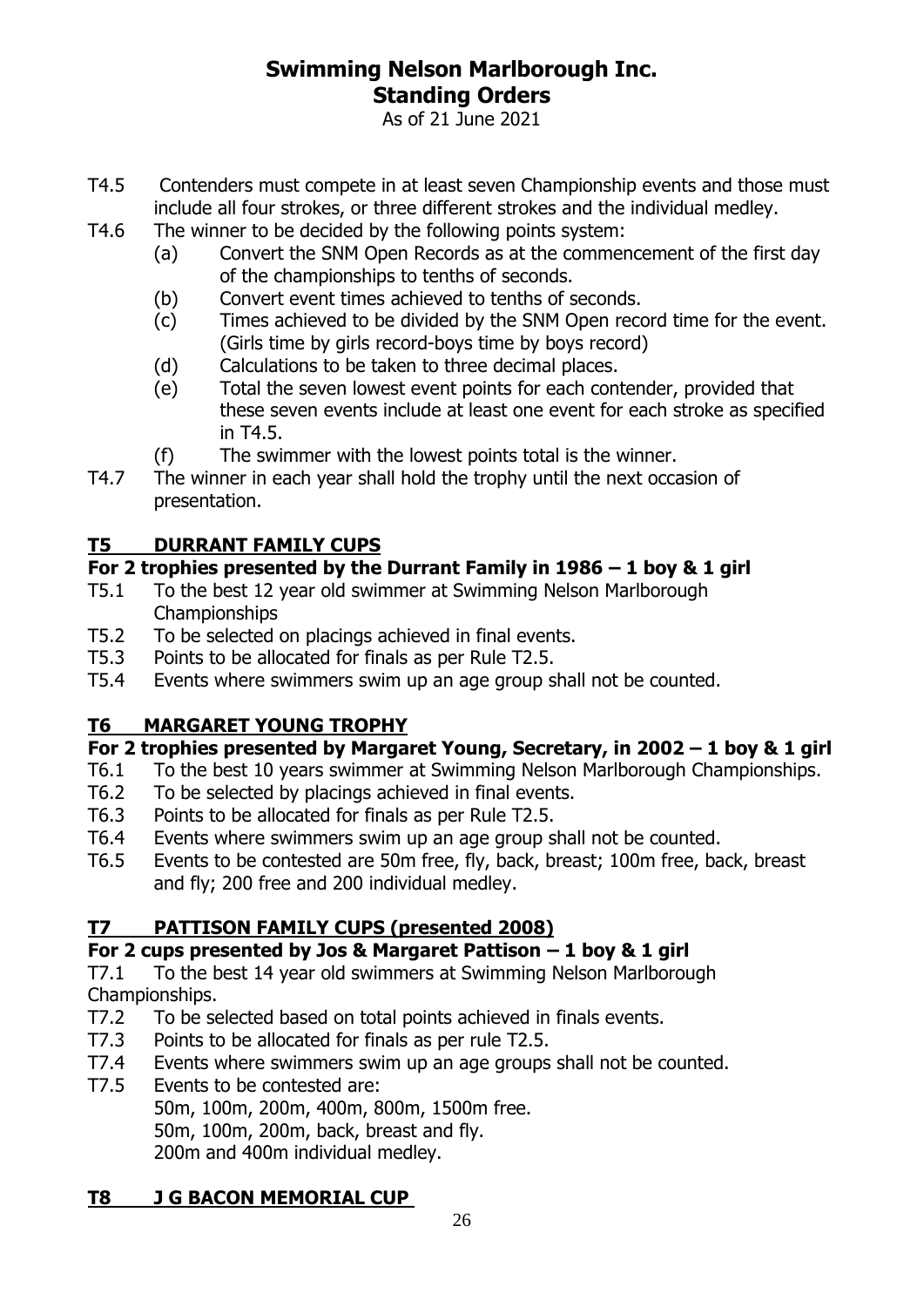As of 21 June 2021

#### **Presented by Mrs. Howorth - Blenheim on 17th December 1956**

- T8.1 The cup to be competed for annually between teams representing the Marlborough and Nelson provinces.
- T8.2 The contest shall be a medley relay and shall be swum at the SNM Open Championships.

Each team shall consist of 4 female and 4 male swimmers -one male and one female to each stroke, backstroke, breaststroke, butterfly and free-style. The order of swimming shall be the female swimmer followed by the male swimmer in each stroke.

- T8.3 Each swimmer shall swim two lengths of the pool, excepting that when the contest is held in a pool longer than 33 1/3metres each swimmer shall then swim one length only.
- T8.4 The cup shall be held by either the Blenheim or Nelson Clubs on behalf of their province for twelve months.
- T8.5 In the event of there being no competition in any one year the cup is to be returned to SNM by the holders.

#### **T9 WORKERS CO-OP SHIELD**

- T9.1 To be held in conjunction with the SNM Championships
- T9.2 For mens 4 a-side free-style relay
- T9.3 To be competed for annually by all Clubs affiliated to SNM.
- T9.4 The distance of this event is 400m.

#### **T10 THE TON BOULTON CUP**

- T10.1 For Ladies 4 a-side free-style relay.
- T10.2 Rules to be the same as for the Workers Co-op Shield.

#### **T11 THE LAURIE CRABB CUP**

- T11.1 To be held in conjunction with the SNM Championships.
- T11.2 For Inter-Club Age-Group Medley Relay.
	- Rule SW9:2 in a Medley Relay the stroke order is:-
		- All three swimmers shall complete backstroke, then
		- All three swimmers shall complete breaststroke, then
		- All three swimmers shall complete butterfly, then
		- All three swimmers shall complete freestyle to complete the relay.

T11.3 For each stroke, a team shall have a swimmer in each of three age groups: 11 Years & Under, 13 Years & Under, 15 Years & Under. Each team shall comprise 6 boys and 6 girls.

T11.4 The distance of this event is 600m. Each swimmer shall complete 50m.

#### **SNM COUNTRY CLUB TROPHIES**

#### **T12 CREST CUP**

T12.1 The "Crest Cup" shall be awarded for the inter-club points competition at the Country Clubs Championships. This is to be based on the system used for the J.R. Buchanan Cup. **This Trophy can only be presented to a Country Club.**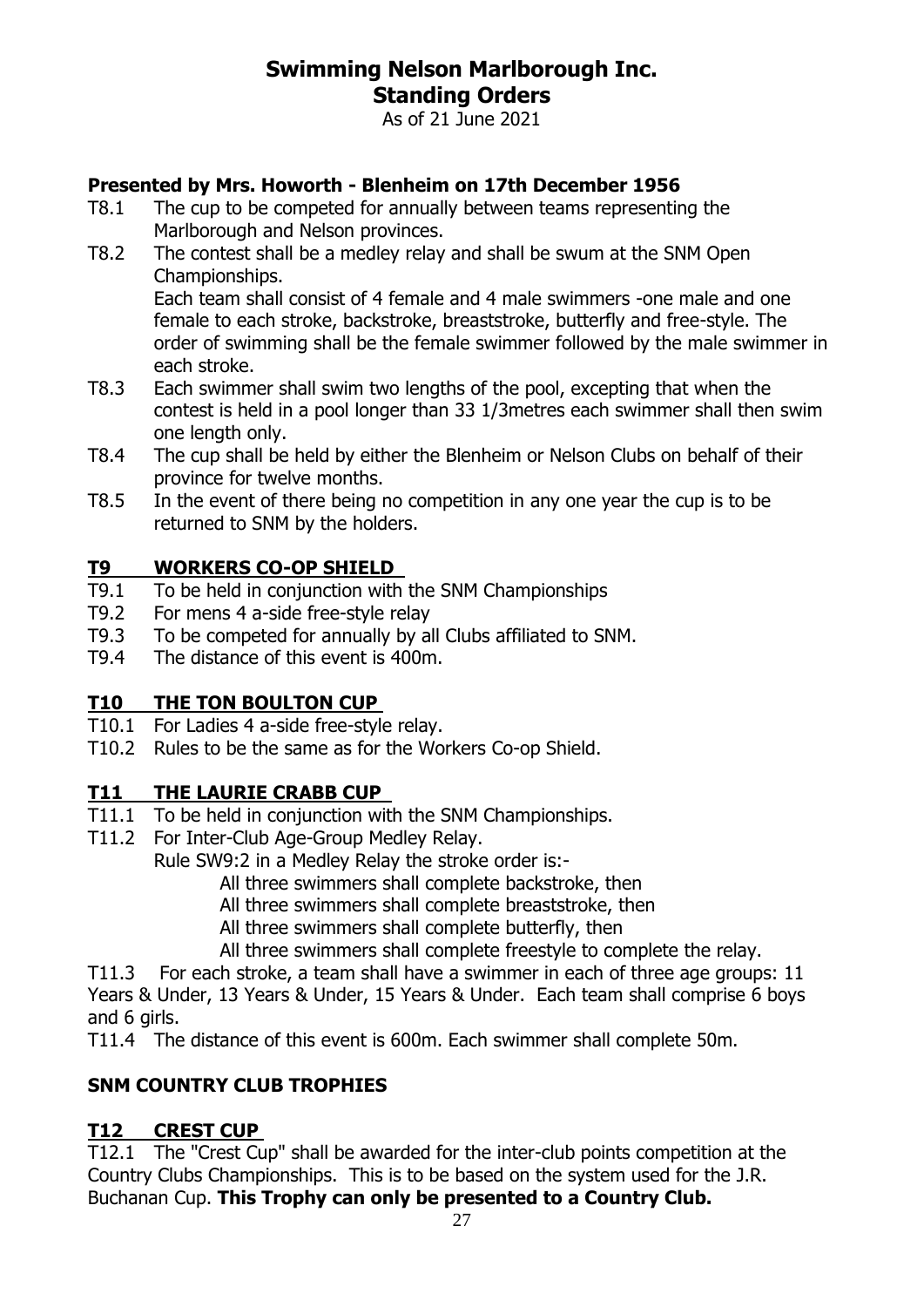As of 21 June 2021

#### **T13 BEST ALL ROUND AGE GROUP SWIMMER IN THE COUNTRY AND TOWN CLUBS CHAMPIONSHIPS**

- T13.1 For the "Life Members" Cup presented by Ted Hockey 1982.
- T13.2 To be awarded annually to the Best All Round Country Club Swimmer competing in the SNM Country and Town Club Championships.
- T13.3 Open only to all Country Clubs swimmers registered with SNM.
- T13.4 Based on points for finals of individual events scored using Hy-tek Single Year Age Group Points
- T13.5 Events where swimmers swim up an age group shall not be counted.
- T13.6 Contenders must complete events in all four strokes (medley not counted as a stroke)
- T13.7 The winner shall be the swimmer with the highest total Hy-tek points from their top six events.

T13.8 The winner in each year shall hold the Trophy until the next occasion of presentation.

#### **SNM DECATHLON**

#### **T14 GEORGE ASTON CUP (for SNM Decathlon competition)**

- T14.1 The Competition to be completed in one day in two sessions not less than two hours apart, each not exceeding two hours.
- T14.2 Competition is open to all men and women registered swimmers of SNM who have qualified for at least two strokes in the SNM Open Championships prior to the date set down for entries to close.
- T14.3 The Trophy shall be competed for over the following events:
	- a. 200 breaststroke b. 100 butterfly c. 200 freestyle
		-
- 
- d. 100 backstroke e. 400 medley f. 200 butterfly g. 100 breaststroke h. 200 backstroke i.100 freestyle
	-
- 
- j. 800 freestyle
- T14.4 The Trophy shall be competed for under the following regulations:-
	- (a) All events to be scratch races.
	- (b) Competitors must compete in all events.
	- (c) Lanes for the first event shall be allocated and in so far as it is possible swimmers will be allocated a different lane in each subsequent event.
	- (d) In the event of heats being necessary there shall be no final.
- T14.5 Points shall be allocated for each event based on the time swum by the individual swimmer being rated on the current SNZ Points Tables. When the Decathlon is swum in a short course pool, the short course tables shall be used. When the Decathlon is swum in a long course pool, the long course tables shall be used.

#### SNM DECATHLON CUPS

- T14.6 There shall be two trophies to be known individually as the 'SNM Decathlon Cup', one each for the top male and top female competitors at the annual SNM Decathlon Championship.
- T14.7 Points shall be allocated for each event based on the time swum by the individual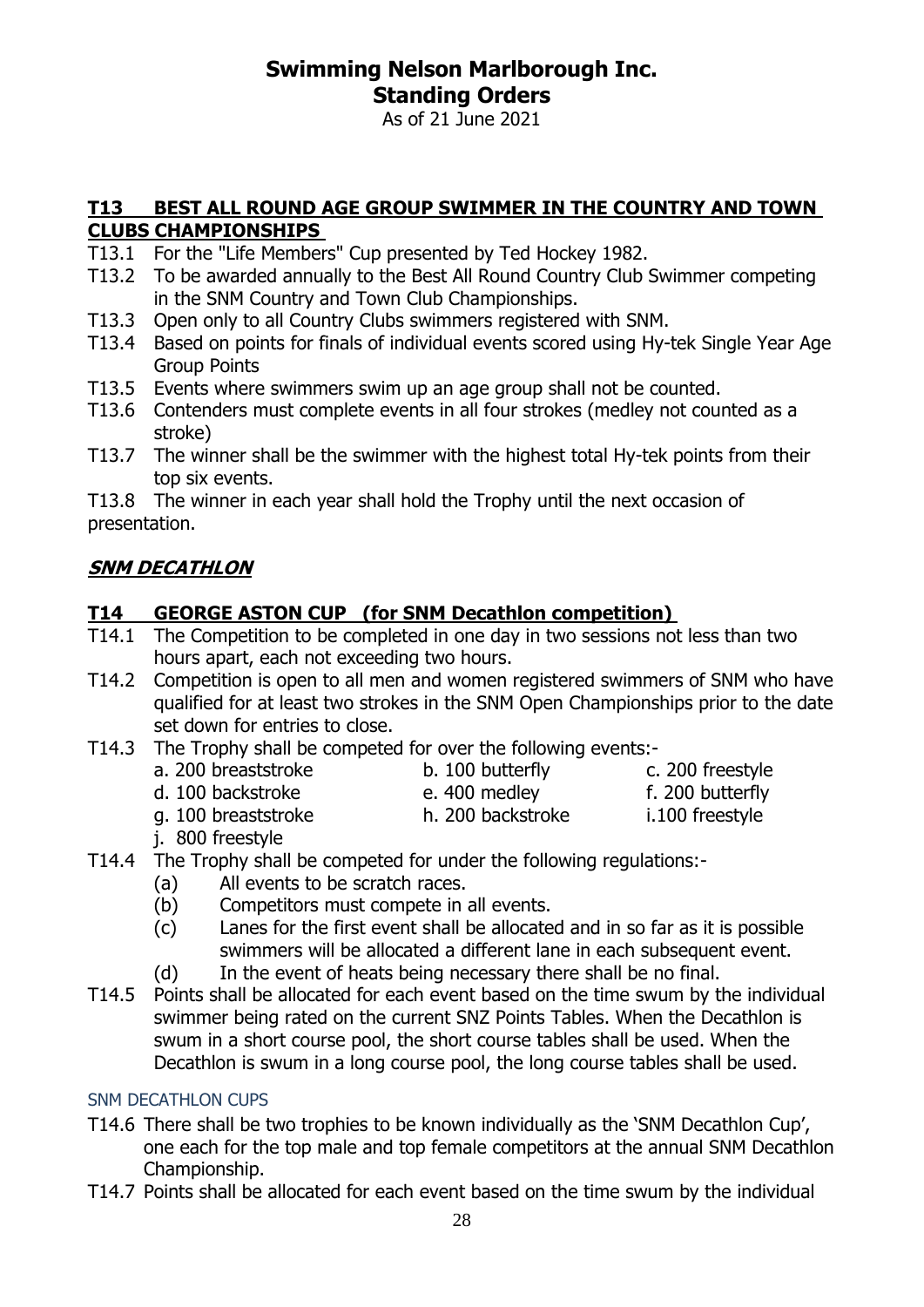As of 21 June 2021

swimmer being rated against the equivalent SNM Open Record using the following formula:

Points= (SNM Record/Time Swum) 3 x 1000.

- T14.8 When the Decathlon is swum in a short course pool, the SNM short course records shall be used. When the Decathlon is swum in a long course pool, the SNM long course records shall be used.
- T14.9 All other competition rules shall be as Rule T14 (George Aston Cup) and SNM Standing Orders.

#### **SWIM OF THE YEAR**

#### **T15 BELSHAM TROPHY**

#### **Presented by Mr. and Mrs. Jack Belsham 1976-77**

- T15.1 The award shall be presented to a registered member of SNM who has been resident in SNM for the entire year and who in the opinion of the selection committee achieved the most meritorious performance in any of the four disciplines of the sport –competitive swimming, water polo, diving, synchronised swimming. The year shall be defined as from 1 June to 31 May .
- T15.2 The Board shall appoint a selection committee, in the absence of which the Committee shall consist of SNM Chairman and SNM Registrar.
- T15.3 The Selection Committee shall award the Trophy to the competitor who, in the case of swimming, has during the year achieved the highest number of FINA points for a single swim, or in the case of diving or synchronised swimming has achieved a time or points nearest on percentage to the winner of the equivalent event in a National Open Championship for the year in question. Water polo players shall be considered on how nearly they qualify for selection in a National Open Team and/or subsequent performance at that level.
- T15.4 The Belsham Trophy may be won on a maximum of three occasions. Such competitor shall receive and be entitled to retain a suitably engraved miniature to be provided by SNM.

#### **SWIMMER OF THE YEAR**

#### **T16 WENDY FRYER CUP**

#### **Presented in 2014 by Stephen and Alice Fryer in memory of Wendy Fryer**

- T16.1. The Wendy Fryer Cup shall be presented to the SNM Swimmer of the Year.
- T16.2. The winner shall be the swimmer who, during the year, accumulates the most points according to the criteria in Table T16. For events without prelims and finals, a swimmer achieving a top 10 finish shall be considered a finalist. The year shall be defined as the twelve months ending 30 June.
- T16.3. To be eligible, a swimmer must be a registered member of an SNM club and resident in the SNM area for the entire year.
- T16.4. The winner shall hold the cup for one year and have it engraved with the winner's name and year, the cost of which is to be reimbursed by SNM, and shall receive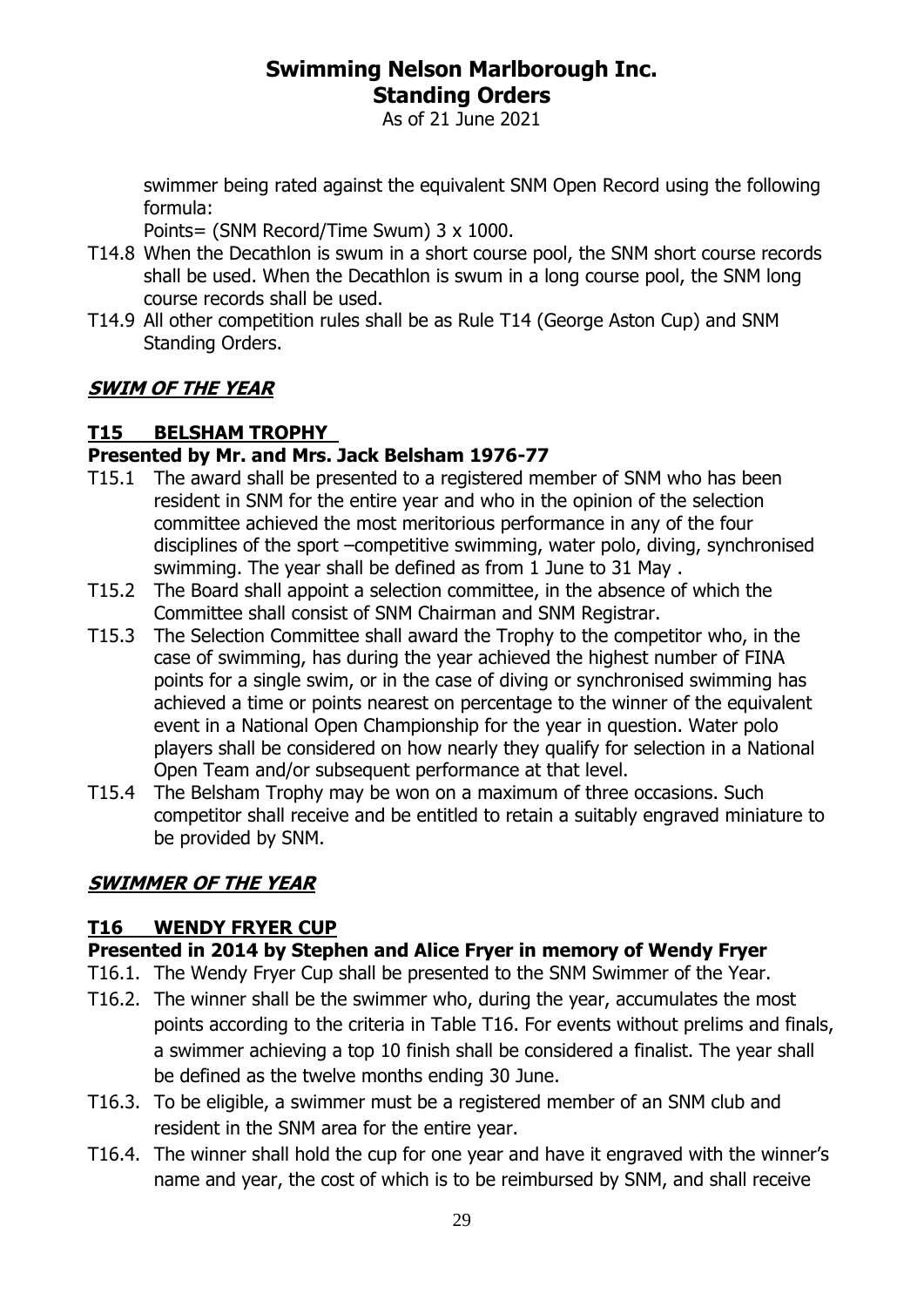As of 21 June 2021

and retain a miniature trophy to be provided by SNM.

- T16.5. The Selection Committee shall consist of the SNM Chairperson and SNM Registrar.
- T16.6. The Wendy Fryer Cup may be won by the same swimmer on a maximum of three occasions.

Table T16. Points for achievements, for determining winner of Wendy Fryer Cup

|                                     | 1 <sup>st</sup> | 2 <sub>nd</sub> | 3rd | <b>Finalist</b> |
|-------------------------------------|-----------------|-----------------|-----|-----------------|
| Regional results (per event)        |                 |                 |     |                 |
| SNM Age Groups (LC)                 | 200             | 100             | 50  |                 |
| SNM Winter Meet (SC)                | 200             | 100             | 50  |                 |
| Regional Age Group record           | 100             |                 |     |                 |
| Regional Open record                | 200             |                 |     |                 |
| <b>National results (per event)</b> |                 |                 |     |                 |
| <b>Juniors</b>                      | 800             | 500             | 400 | 300             |
| NAGs                                | 800             | 500             | 400 | 300             |
| Opens                               | 1000            | 800             | 600 | 500             |
| NZ Age Group record                 | 1500            |                 |     |                 |
| NZ Open record                      | 2500            |                 |     |                 |
| Zonal team selection                | 500             |                 |     |                 |

#### **OTHER DISCIPLINES**

#### **T17 RHONDA COLLINGS TROPHY**

#### **Presented by the Collings Family of Blenheim in 1978.**

- T17.1 The competition is open to all registered divers of SNM.
- T17.2 The trophy to be awarded annually to the diver who records the highest aggregate Judge's Points in the SNM Open and Age Group Diving Championships.
- T17.3 Should any diver succeed in winning the Trophy for three years in succession, he/she shall receive and be entitled to retain a suitably inscribed miniature.
- T17.4 The winner in each year shall hold the trophy until the next occasion of presentation.

## **T17T18 BEST ALL ROUND DIVER AT THE SWIMMING NELSON MARLBOROUGH DIVING CHAMPIONSHIPS**

See T17

#### **T19 BEST ALL ROUND SYNCHRONISED SWIMMER AT THE SWIMMING NELSON MARLBOROUGH CHAMPIONSHIPS**

T19.1 For the Marion Coombs Cup.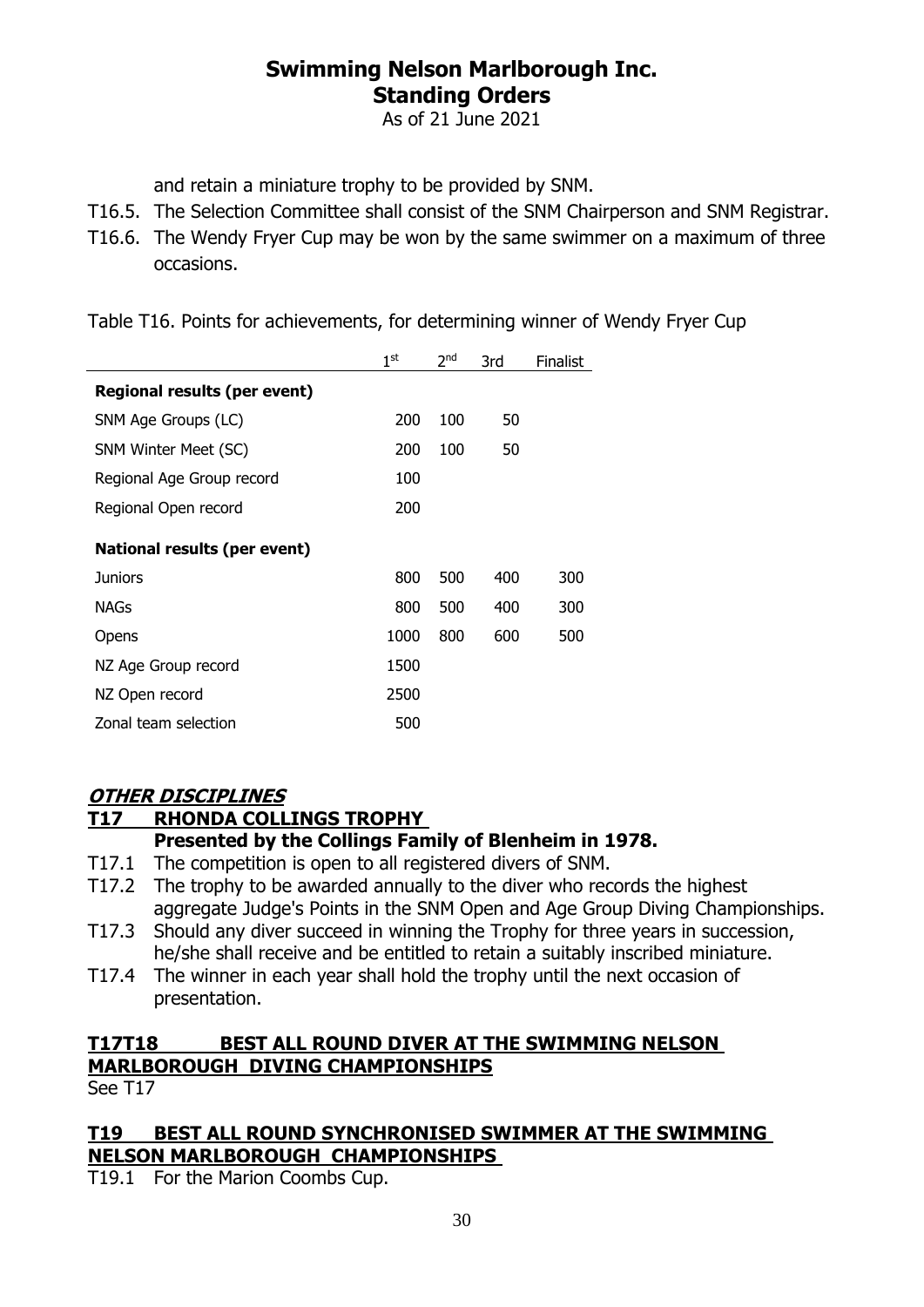As of 21 June 2021

- T19.2 Open to all Synchronised Swimmers registered with the SNM.
- T19.3 The Trophy to be awarded annually to the Synchronised Swimmer who records the highest aggregate judges points plus the routine score in the SNM Open and Age Group championships.

T19.4 The Winner in each year shall hold the Trophy until the next occasion of presentation.

#### **T20 BEST ALL ROUND WATER POLO PLAYER OF THE YEAR**

20.1 To be decided on the basis of how nearly the contender qualifies for selection in the National Senior Representative team and subsequent performance at that level.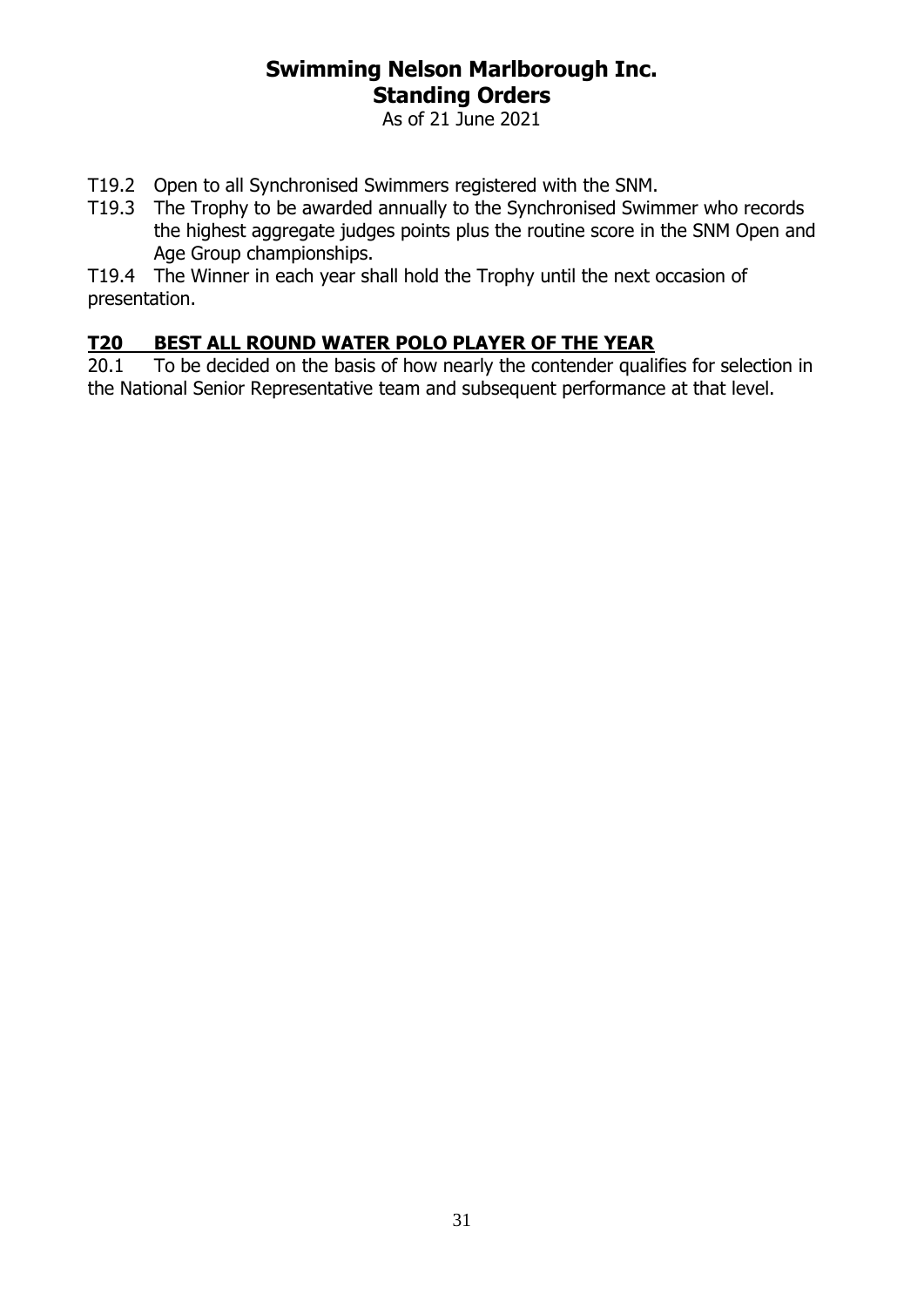As of 21 June 2021

# **Second Schedule. Code of Conduct**

#### <span id="page-31-0"></span>**CODE OF CONDUCT FOR SNM MEMBERS AND ASSOCIATED PERSONS AT SNM CONTROLLED EVENTS**

#### **Competitors shall:**

| CO <sub>1</sub> | Abide by the rules of the sport and the bodies which govern the sport (FINA,<br>Swimming New Zealand and Swimming Nelson Marlborough Inc.); |
|-----------------|---------------------------------------------------------------------------------------------------------------------------------------------|
| CO <sub>2</sub> | Wear suitable attire when competing and when attending presentation                                                                         |
|                 | ceremonies (the appropriate attire for presentations will be team uniform                                                                   |
|                 | with no towels or headgear);                                                                                                                |
| CO <sub>3</sub> | Act in manner which demonstrates true sportsmanship and recognises the                                                                      |
|                 | talents and abilities of other competitors;                                                                                                 |
| CO <sub>4</sub> | Abide by the lawful and proper directions of meet, affiliated club and SNM                                                                  |
| officials;      |                                                                                                                                             |
| CO <sub>5</sub> | Refrain from the use of illegal and/or intoxicating substances while at any                                                                 |
|                 | NSMS and/or affiliated club events;                                                                                                         |
| CO <sub>6</sub> | Refrain from any behaviour that may be considered by a reasonable person                                                                    |
|                 | to be abusive, offensive and/or harassing, whether it be physical, verbal or                                                                |
|                 | emotional in nature;                                                                                                                        |
| CO <sub>7</sub> | Avoid any act that is illegal or may be considered by a reasonable person to                                                                |
|                 | be immoral;                                                                                                                                 |
| CO <sub>8</sub> | Respect other people's property and privacy;                                                                                                |
| CO <sub>9</sub> | Represent themselves, their club and their sport in a manner that brings                                                                    |
|                 | credit to themselves, their club and their sport.                                                                                           |
|                 | <b>Supporters and Team Officials shall:</b>                                                                                                 |
| CO10            | Encourage competitors to abide by the rules of the sport and the bodies                                                                     |
|                 | which govern the sport (FINA, Swimming New Zealand and Swimming                                                                             |
|                 | Nelson Marlborough Inc.);                                                                                                                   |
| CO11            | Respect the right of competitors to compete according to their own ability                                                                  |
|                 | and talents;                                                                                                                                |
| CO12            | Respect the rights and responsibilities of competitors to the appropriate                                                                   |
|                 | affiliated club or meet official politely and correctly;                                                                                    |
| CO13            | Refrain from the use of illegal and/or intoxicating substances while at any                                                                 |
|                 | SNM and/or affiliated club competitions;                                                                                                    |
| CO14            | Refrain from any behaviour that may be considered by a reasonable person                                                                    |
|                 | to be abusive, offensive and/or harassing, whether it be physical, verbal or                                                                |

SNM.

#### **Officials shall:**

emotional in nature;

CO16 Abide by the rules of the sport and the bodies which govern the sport (FINA, Swimming New Zealand and Swimming Nelson Marlborough Inc.);

CO15 Avoid any act that is illegal while acting in any capacity under the auspices of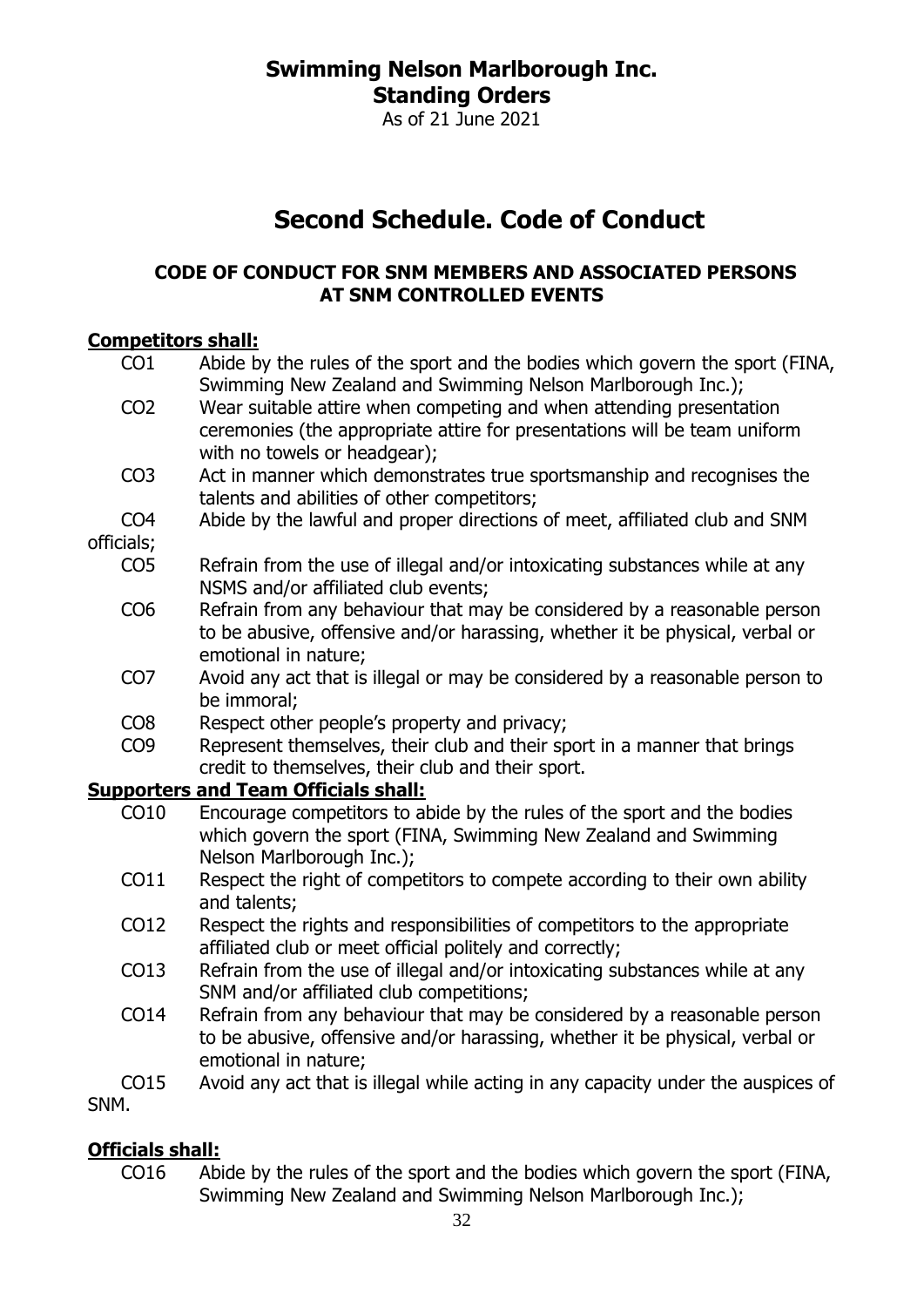As of 21 June 2021

- CO17 Act impartially, fairly and independently;
- CO18 Wear appropriate attire for the level and stature of the meet at which they are officiating;
- CO19 Respect the right of competitors to compete according to their own ability and talents;
- CO20 Ensure the fairness of the competition to the competitors;
- CO21 Refrain from the use of illegal and/or intoxicating substances while at any SNM and/or affiliated club competitions;
- CO22 Refrain from any behaviour that may be considered by a reasonable person to be abusive, offensive and/or harassing, whether it be physical, verbal or emotional in nature;
- CO23 Avoid any act that is illegal while acting in any capacity under the auspices of SNM.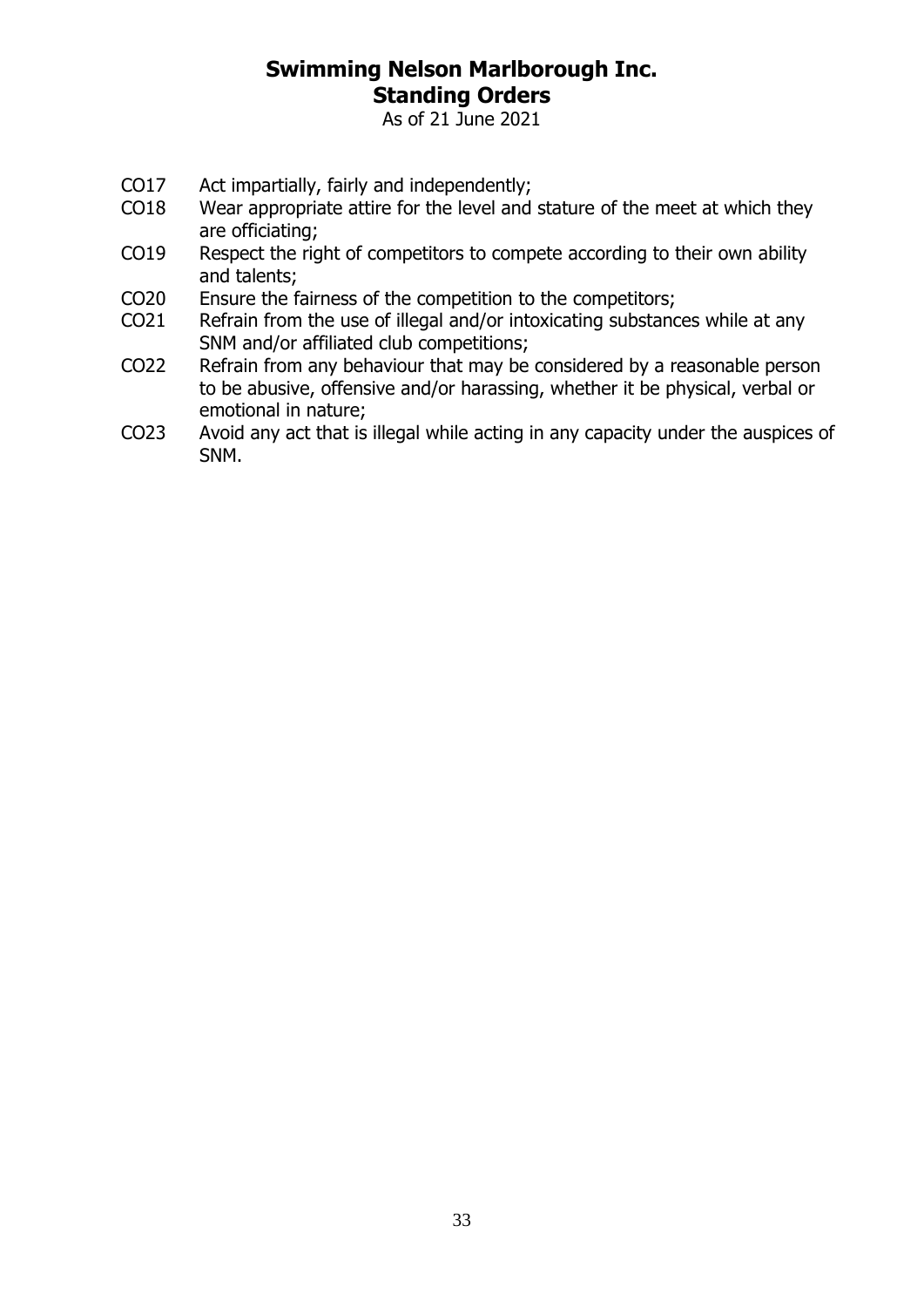As of 21 June 2021

## <span id="page-33-0"></span>**Third Schedule. Nomination form for Awards**

**Recommendation for Service, Honours & Life Membership**

(Please refer to Rule [16](#page-10-2) for Awards and Criteria)

| <b>AWARD:</b><br><u> 1980 - Andrea Stadt Britain, marwolaeth a bhliain 1980 a bhliain 1980 a bhliain 1980 a bhliain 1980 a bhliain</u> |  |  |
|----------------------------------------------------------------------------------------------------------------------------------------|--|--|
| <b>Full Name of</b>                                                                                                                    |  |  |
| <b>Nominee</b>                                                                                                                         |  |  |
| <b>Address</b>                                                                                                                         |  |  |
| <b>Club</b>                                                                                                                            |  |  |

#### **Length of Service at Club Level \_\_\_\_ years Position/s held**

|    | for                                 | years        |
|----|-------------------------------------|--------------|
| 2. | for                                 | years        |
| З. | for                                 | years        |
|    | for                                 | years        |
| 5. | for                                 | years        |
| 6. | for                                 | <b>vears</b> |
|    | (If not continuous please indicate) |              |

**Length of Service at Regional Level \_\_\_\_years Position/s held**

|              | for                                 | years        |
|--------------|-------------------------------------|--------------|
|              | for                                 | years        |
| $\mathbf{3}$ | for                                 | years        |
|              | for                                 | years        |
| 5.           | for                                 | years        |
| 6.           | for                                 | <b>vears</b> |
|              | (If not continuous please indicate) |              |

**Length of Service at National Level**

**\_\_\_\_\_\_\_\_**

| for | years |
|-----|-------|
| for | years |
| for | years |
|     |       |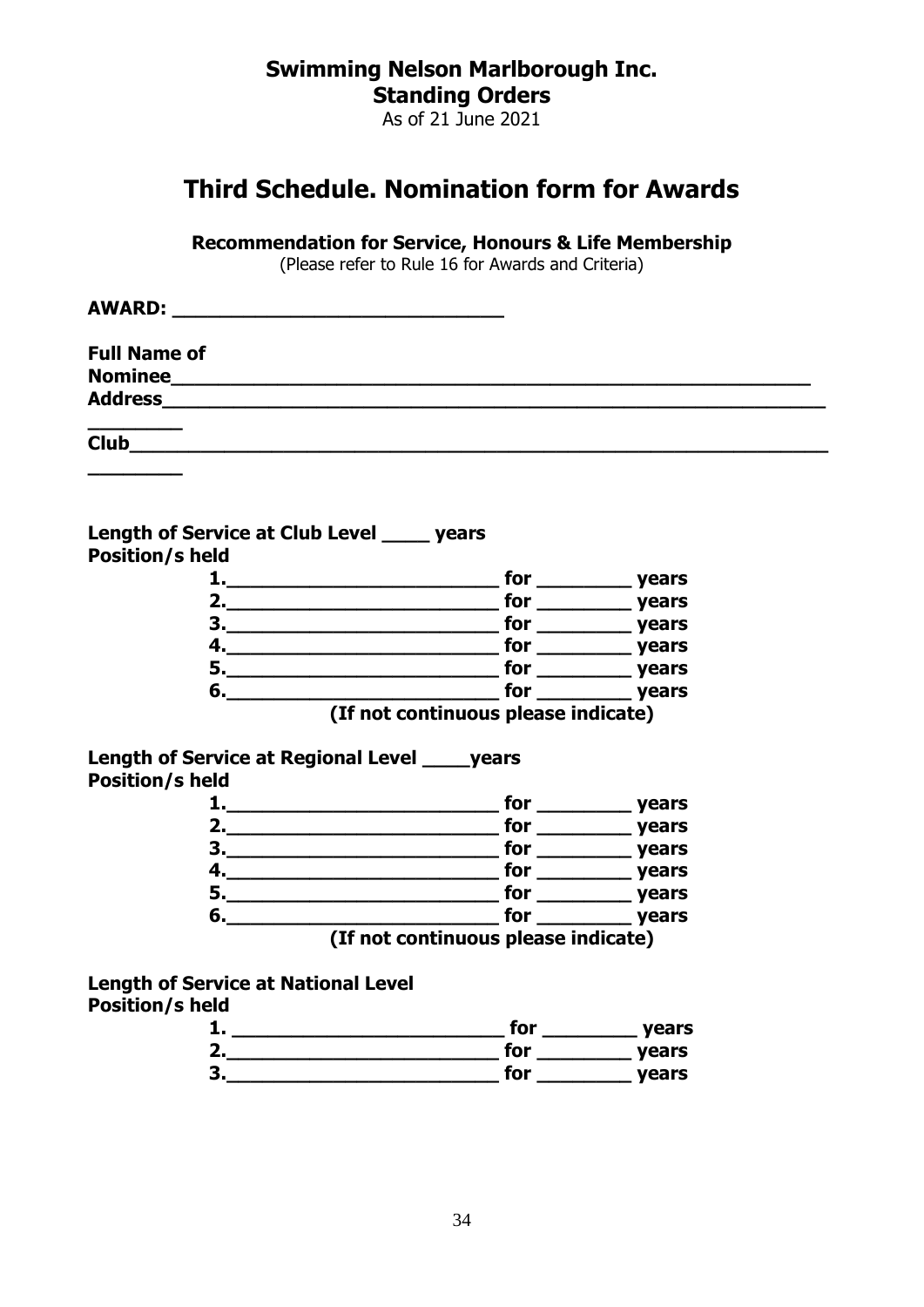# **Swimming Nelson Marlborough Inc.<br>Standing Orders<br>As of 21 June 2021**

| <b>Special Service at any Level</b> |  |  |  |  |
|-------------------------------------|--|--|--|--|
|                                     |  |  |  |  |
|                                     |  |  |  |  |
|                                     |  |  |  |  |
| <b>Comments</b>                     |  |  |  |  |
|                                     |  |  |  |  |
|                                     |  |  |  |  |
|                                     |  |  |  |  |
| Signed __________________________   |  |  |  |  |
| <b>Date</b>                         |  |  |  |  |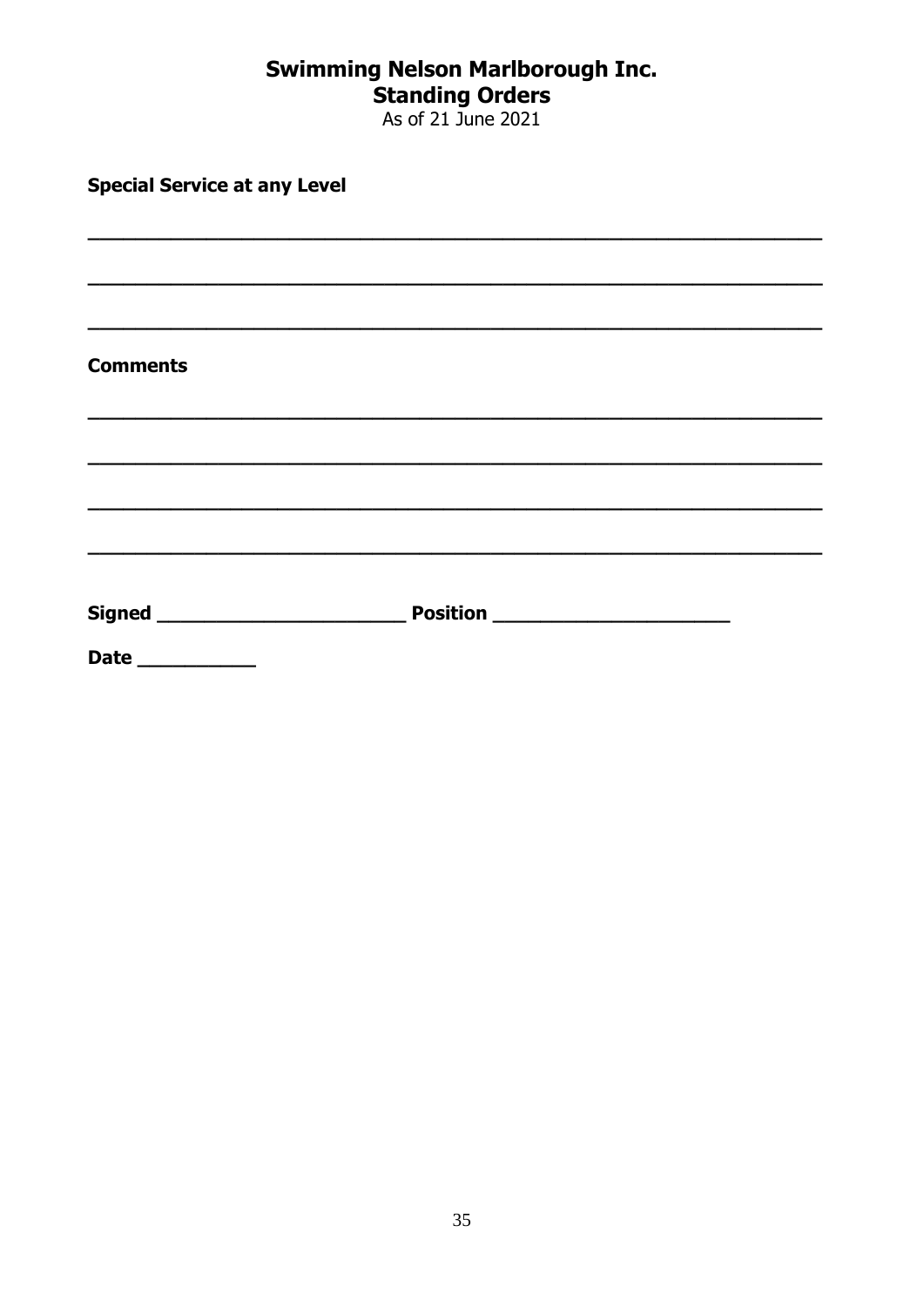As of 21 June 2021

# **Fourth Schedule. Swimmers Fund**

#### <span id="page-35-0"></span>**TERMS OF REFERENCE AND APPLICATION FORM**

- SFR 1 Applications are to be made to the Swimming Nelson Marlborough Inc. Swimmers Fund 1-31 July each year for the preceding swimming season  $(1 \text{ July} - 30 \text{ June})$ .
- SFR 2 Applications close 31st July each year.
- SFR 3 Applicants must be competitive swimmers who were registered with Swimming Nelson Marlborough Inc. during the period for which funding is sought.
- SFR 4 One application per swimmer per year.
- SFR 5 Funding applications can be made for any of the following:
	- (a) International Events where swimmers have been selected to represent New Zealand (Travel Only)
	- (b) National Opens, NZ Age Group Championships and NZ Short Course Championships (Travel Only) (does not include NZ Division II Championships)
	- (c) Swim camps or squads under the auspices of Swimming New Zealand (camp/squad fees & travel only).
- SFR 6 A maximum of up to \$500.00 per swimmer from the fund will be distributed each year.
	- (a) Priority will be given to participants in events in the order listed in SFR 5, and then to the highest place getters.
	- (b) The committee shall maintain a capital reserve of not less than \$18,000 in the Fund.
- SFR 7 The applicant will provide details of their accomplishments relating to their application using the form at SFR 15.
- SFR 8 All applications to be forwarded to the "Swimming Nelson Marlborough Inc. Swimmers Fund Committee," via email to the SNM Secretary, at secretary@snm.org.nz.
- SFR 9 An application must be signed by the swimmer and their parent/guardian.
- SFR 10 An acknowledgement of receipt of the application will be forwarded. All applicants will be advised of the outcome of their application no later than the  $31^{st}$  of August. SFR 10.1 Applicants are not to make contact with the committee at any stage.
- SFR 11 There can be no expectation of payment of any money. Amount of payment will be at the sole discretion of the "Swimming Nelson Marlborough Inc. Swimmers Fund Committee". No further correspondence will be entered into.
- SFR 12 Applications will be returned if requested, otherwise applications will be destroyed at the completion of the funding allocation each year.
- SFR 13 Successful recipients (names only) of money from the Swimming Nelson Marlborough Inc. Swimmers Fund will be noted in the following:
	- (a) SNM Board Minutes
	- (b) SNM Annual Report
- SFR 14 The committee for determining applications is the "SNM Life Membership and Awards Committee" plus the SNM Chairperson.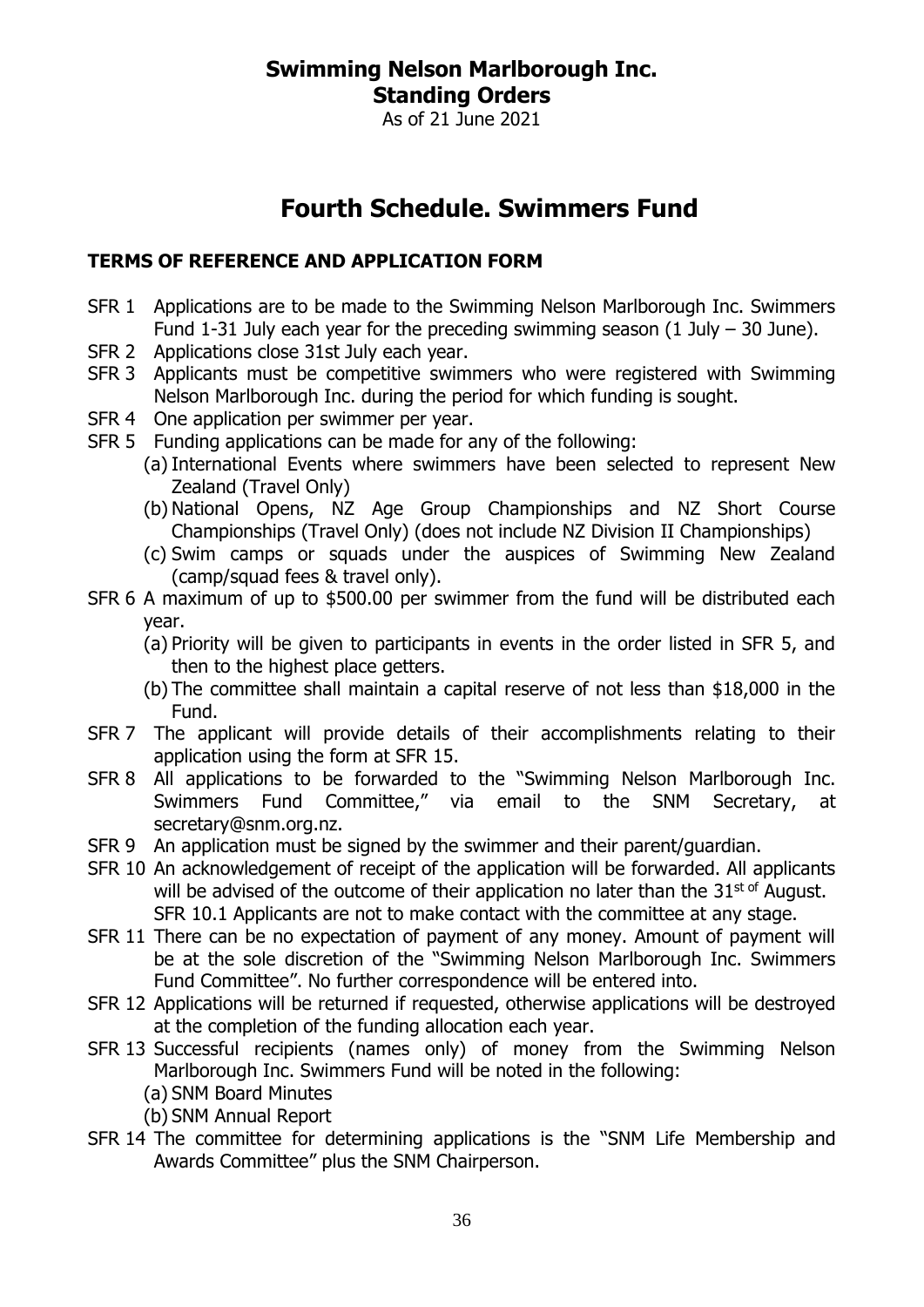As of 21 June 2021

#### **SFR 15 Swimmers Application Form**

Applications are invited for some financial assistance as a reimbursement of travel expenses only. Eligible events are:

- International Events to which a swimmer has been selected by SNZ to represent New Zealand;
- NZ Open Championships, NZ Age Group Championships and NZ Short Course Championships; and
- Travel and camp/squad fees for Swim Camps or Squads under the auspices of Swimming New Zealand.

Expenses of managers and coaches are not eligible for funding.

#### **1. One application per swimmer per year.**

#### **2. Priority will be given to applications relating to events in the following order – International Events, NZ Opens, NZ Age Group, NZ Short Course, NZ Swim Camps – and within these events to the highest place getters.**

Please refer to the Terms of Reference for further details with regards to applying for reimbursement of expenses from the Swimming Nelson Marlborough Inc. Swimmers Fund.

#### **Applications close 31July each year and shall be emailed to:**

SNM Secretary at secretary@snm.org.nz

| Full<br>of<br>name |               |  |
|--------------------|---------------|--|
| Applicant:         |               |  |
| Address:           |               |  |
|                    |               |  |
| Phone:             | DOB:          |  |
|                    |               |  |
| Email:             | SNZ Reg $#$ : |  |
|                    |               |  |
| Coach:             | Club:         |  |
|                    |               |  |